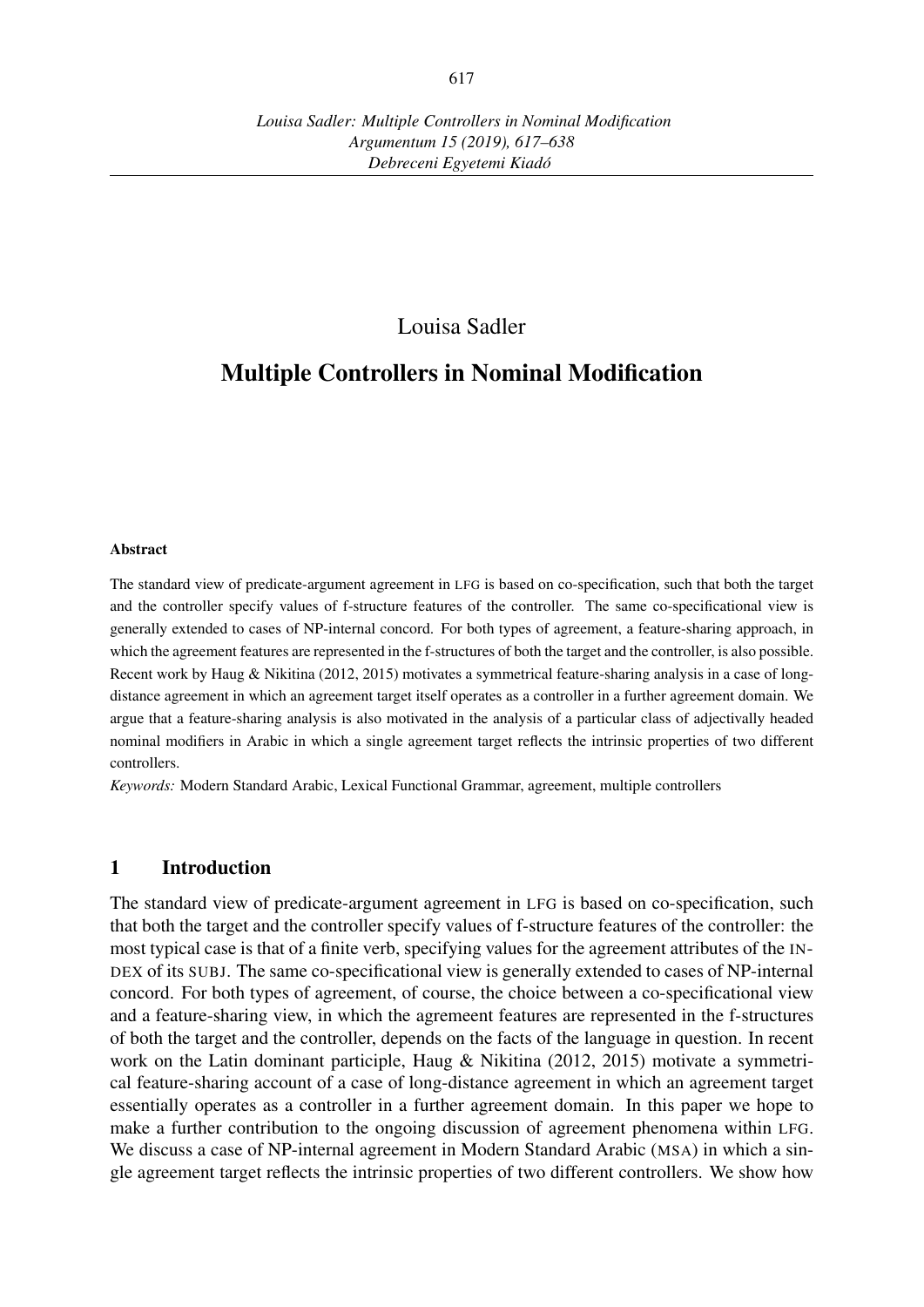adopting feature-sharing alongside co-specification (for different features) allows a straightforward treatment of this particular class of adjectivally headed nominal modifiers.

### 2 Attributive Adjective Agreement

Attributive adjectives in Modern Standard Arabic (MSA) follow the noun which they modify and show agreement in NUM, GEND, DEF and CASE with the N modifiee, as shown in the examples in  $(1).$ <sup>1</sup>

| (1) | a. qissat-un                   | tawīl-at-un                                                                  |              |                           |
|-----|--------------------------------|------------------------------------------------------------------------------|--------------|---------------------------|
|     |                                | story.FSG-NOM.INDEF long-FSG-NOM.INDEF                                       |              |                           |
|     | a long story                   |                                                                              |              | Badawi et al. (2003: 102) |
|     | b. al-nizām-u<br>l-jadīd-u     | l-iqtisadiyy-u<br>DEF-system.MSG-NOM DEF-economic.MSG-NOM DEF-global.MSG-NOM | l-fālamiyy-u |                           |
|     | DEF-new.MSG-NOM                |                                                                              |              |                           |
|     | the new global economic system |                                                                              |              | Badawi et al. (2003: 106) |
|     | c. rağul-un<br>fahūr-un        | bi-bn-i-hi<br>man-NOM proud-NOM. INDEF with-son-GEN-3MSG.GEN                 |              |                           |
|     | a man proud of his son         |                                                                              |              | Kremers (2003: 106)       |

The external realisation of agreement is, however, complicated by the fact that non-human plurals are treated as FSG for the purposes of agreement, as in (2). This is true not only for NPinternal concord but also holds for predicate-argument agreement and pronominal anaphora. This phenomenon (sometimes referred to as deflected agreement) is plausibly viewed as involving a mismatch between inflectional and syntactic features (m-features and s-features respectively), and is orthogonal to the facts we focus on here, so we do not discuss it further.

 $(2)$  al- $di$ ?āb-u ¯ DEF-wolf.MPL-NOM DEF-gray-FSG-NOM l-ramadiyy-at-u ¯ the gray wolves Ryding (2005: 126)

Active and passive participles (ACT.PTCP and PASS.PTCP respectively) may also function as adjectival modifiers, subject to the same agreement requirements, as in (3) and (4).

*This work was partially funded by Leverhulme Major Research Fellowship MRF-2016-048. Support from this* source is gratefully acknowledged. I am also grateful to Abdullah Almalky, György Rákosi and an anonymous reviewer for helpful comments and feedback. Special thanks to the anonymous reviewer for picking up a very nasty error resulting from some over-enthusiastic global search-and-replace on my part, and to Viktória Virovec for editorial help.

<sup>&</sup>lt;sup>1</sup> All examples in this paper are from MSA unless otherwise stated.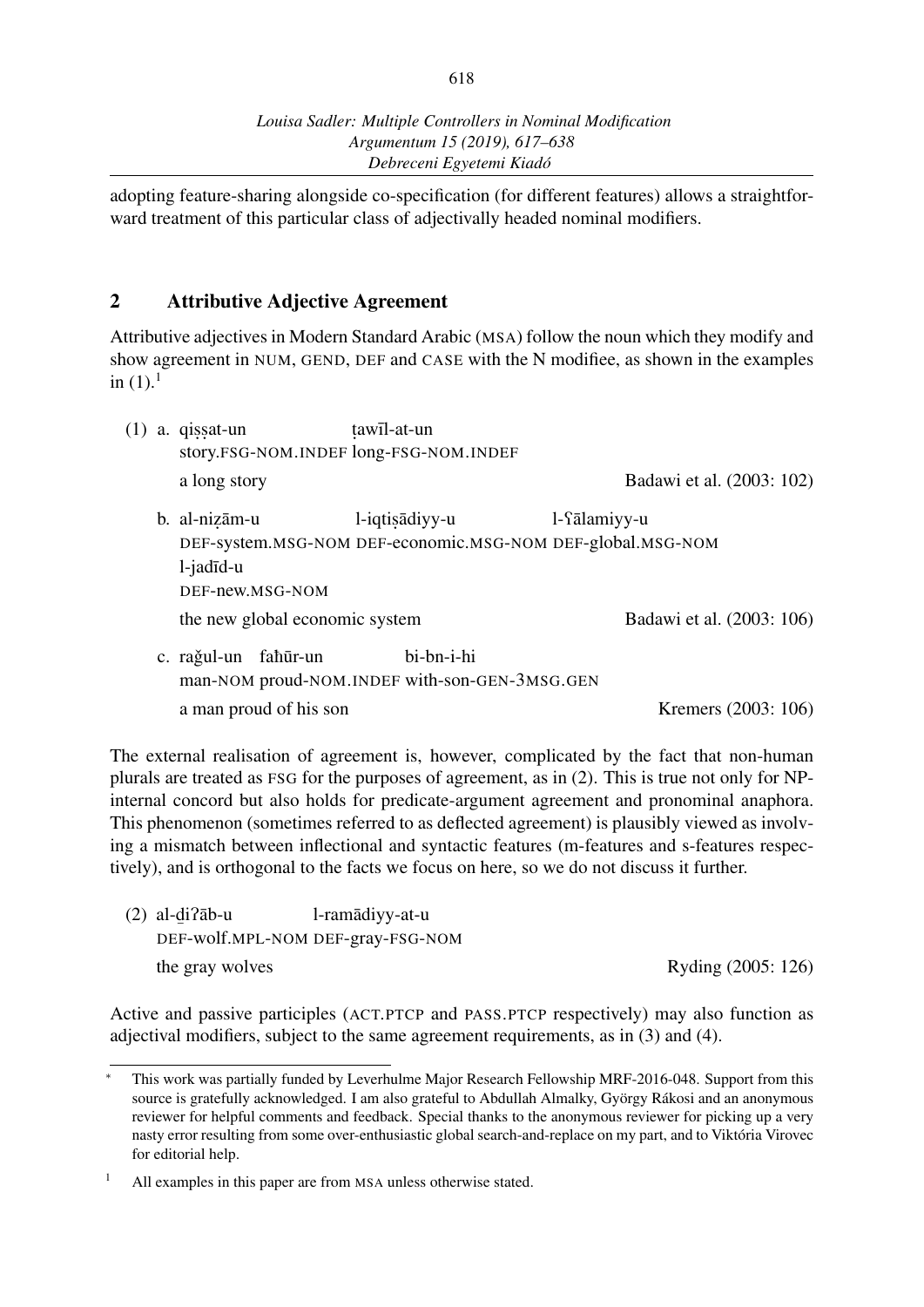|     |                                                                                     | Argumentum 15 (2019), 617–638<br>Debreceni Egyetemi Kiadó             |                    |
|-----|-------------------------------------------------------------------------------------|-----------------------------------------------------------------------|--------------------|
|     | $(3)$ a. al-lajnat-u                                                                | l-mushrifat-u<br>DEF-committee.FSG-NOM DEF-supervise.ACT.PTCP.FSG-NOM |                    |
|     | the supervisory committee                                                           |                                                                       | Ryding (2005: 260) |
|     | b. mihnat-un                                                                        | shaqqat-un<br>profession.FSG-NOM.INDEF demand.ACT.PTCP.FSG-NOM.INDEF  |                    |
|     | a demanding profession                                                              |                                                                       | Ryding (2005: 260) |
| (4) | a. al-salmūn-u<br>smoked salmon                                                     | l-mudaxxan-u<br>DEF-salmon.MSG-NOM DEF-smoke.PASS.PTCP.MSG-NOM        | Ryding (2005: 261) |
|     | b. al-?raad <del>i</del> l-muntallat-u<br>DEF-land.MPL DEF-occupy.PASS.PTCP.FSG-NOM |                                                                       |                    |
|     | the occupied lands                                                                  |                                                                       | Ryding (2005: 261) |

Adjectival modifiers precede any PP or sentential complements of the head noun, and also precede any modifying relative clauses. They are positioned immediately after the head noun unless the noun is in an 'annexation structure' (construct phrase or *?idafa*) with another NP. In this case, any adjectival modifiers follow the whole annexation or construct phrase. In this extremely common structure the second NP (in genitive case) may be related to the head noun by a large number of semantic relationships, including, but not limited to, those of possession, whole-part, measurement and purpose. The examples in (5) illustrate, and also show that when the second NP is pronominal, it is expressed synthetically as an affixal pronoun.<sup>2</sup> The f-structure analysis of this construction, and especially the question of the grammatical function of the second term (the *mudaf ?ilay-hi* in Arabic grammatical terminology), raises many questions which we do not pursue in any detail here. From the point of view of c-structure, the annexation structure itself in analytic examples such as (5a,b) is a possible expansion of N*′* in (6).

| (5) | a. tabīb-u                               | ?asnān-in                                                                 | jayyid-un  |                           |
|-----|------------------------------------------|---------------------------------------------------------------------------|------------|---------------------------|
|     |                                          | dentist.MSG-NOM tooth.MPL-GEN.INDEF good.MSG-NOM.INDEF                    |            |                           |
|     | a good dentist                           |                                                                           |            | Ryding (2005: 213)        |
|     | b. jawaaz-u                              | l-safari<br>permit.MSG-NOM DEF-travel.MSG-GEN DEF-steal.PASS.PTCP.MSG-NOM | l-masrūq-u |                           |
|     | the stolen passport                      |                                                                           |            | Ryding (2005: 213)        |
|     | c. himar-u-hu<br>donkey.MSG-NOM-3MSG.GEN |                                                                           |            |                           |
|     | his donkey                               |                                                                           |            | Badawi et al. (2003: 132) |

<sup>2</sup> In this structure, the definiteness value of the head noun is inherited from the second NP: the head noun itself is not inflected with either the definite article or *-n* (nunation), the marker of syntactic indefiniteness seen in examples such as (1a) and (3b) above.

*Louisa Sadler: Multiple Controllers in Nominal Modification*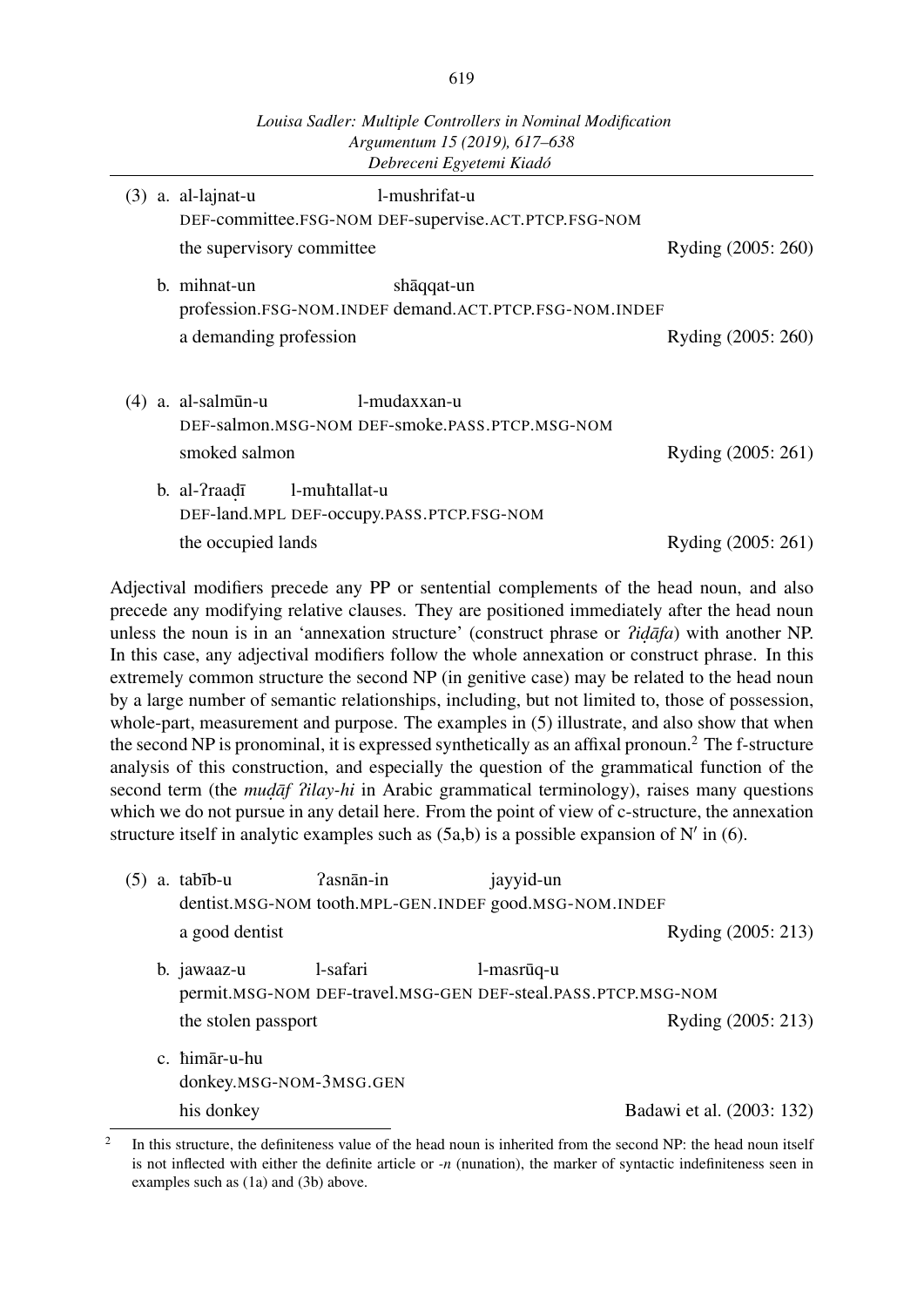|                      |               | Louisa Sadler: Multiple Controllers in Nominal Modification<br>Argumentum 15 (2019), 617–638 |  |
|----------------------|---------------|----------------------------------------------------------------------------------------------|--|
|                      |               | Debreceni Egyetemi Kiadó                                                                     |  |
| $(6) NP \rightarrow$ | N'            | $AP^*$<br>.                                                                                  |  |
|                      | $=\downarrow$ | $\downarrow \in (\uparrow \text{ ADJ})$                                                      |  |

Naturally enough, the (somewhat unexceptional) agreement behaviour of attributive adjectives can be accommodated very straightforwardly following standard assumptions. We can assume that the lexical entries of attributive adjectives place constraints directly on the agreement features of the head Noun, with (7) being relevant to the adjective in (1a). In combination with the relevant c-structure rules and lexical entry for *qissat-un* 'story.FSG-NOM.INDEF', this gives rise to the f-structure in (8). Wechsler & Zlatić (2003) and much subsequent work in LFG motivates the distinction between two sets of syntactic agreement features, INDEX and CONCORD. The distinction between these two sets of features was originally motivated in relation to 'hybrid' elements, which control different values of NUM and GEND features on different agreement targets. The features in the INDEX feature bundle (typically PERS, NUM and GEND) are more closely related to semantic features and tend to be implicated in more semantically-grounded agreement phenomena such as pronominal anaphora and predicate-argument agreement, while those in the CONCORD feature bundle (typically NUM, GEND and CASE) are more closely related to morphological inflectional classes and tend to be implicated in NP-internal agreement phenomena - in Arabic, DEF is an additional CONCORD feature. A comprehensive overview of work on INDEX and CONCORD in LFG can be found in Dalrymple et al (in press).

(7)  $\text{tawīl-at-un}$  A ( $\uparrow$  PRED) = 'LONG' ˙  $((ADJ \in \uparrow) CONCORD) = \%AGR$  $(\%$ AGR GEND) = FEM  $(\%$ AGR NUM) = SG (%AGR DEF) = *−*  $(\%$ AGR CASE) = NOM (8)  $\sqrt{ }$  $\perp$  $\mathbf{I}$  $\overline{\phantom{a}}$  $\overline{\phantom{a}}$  $\overline{\phantom{a}}$  $\overline{\phantom{a}}$  $\overline{\phantom{a}}$  $\overline{1}$  $\perp$  $\mathbf{I}$  $\overline{1}$  $\overline{1}$  $\overline{1}$  $\overline{1}$ PRED 'STORY' INDEX  $\sqrt{ }$  $\overline{1}$ NUM SG PERS<sub>3</sub> GEND FEM T  $\overline{1}$ CONC  $\sqrt{ }$  $\mathbf{I}$  $\overline{1}$  $\overline{1}$ NUM SG GEND FEM CASE NOM DEF *−* 1  $\begin{matrix} \phantom{-} \end{matrix}$ 1  $\frac{1}{2}$  $\mathbf{I}$  $\overline{1}$  $\overline{1}$  $\overline{1}$  $\overline{1}$  $\overline{1}$  $\overline{1}$  $\frac{1}{2}$  $\mathbf{I}$  $\overline{1}$  $\overline{1}$  $\overline{1}$  $\overline{1}$ 

ADJ {[ PRED 'LONG' ]}

 $\overline{1}$  $\mathbf{I}$ 

In a slightly different approach, we might model the agreement facts using feature sharing, as proposed by Haug & Nikitina (2012) for Latin participles (and see also Haug & Nikitina (2015)). In this approach both the f-structure of the noun and that of the adjective would contain the relevant agreement features and either the c-structure rule (by adding the appropriate annotation to the AP category) or the lexical entry for the attributive adjective would introduce feature sharing by means of functional control.

 $\frac{1}{2}$  $\mathbf{I}$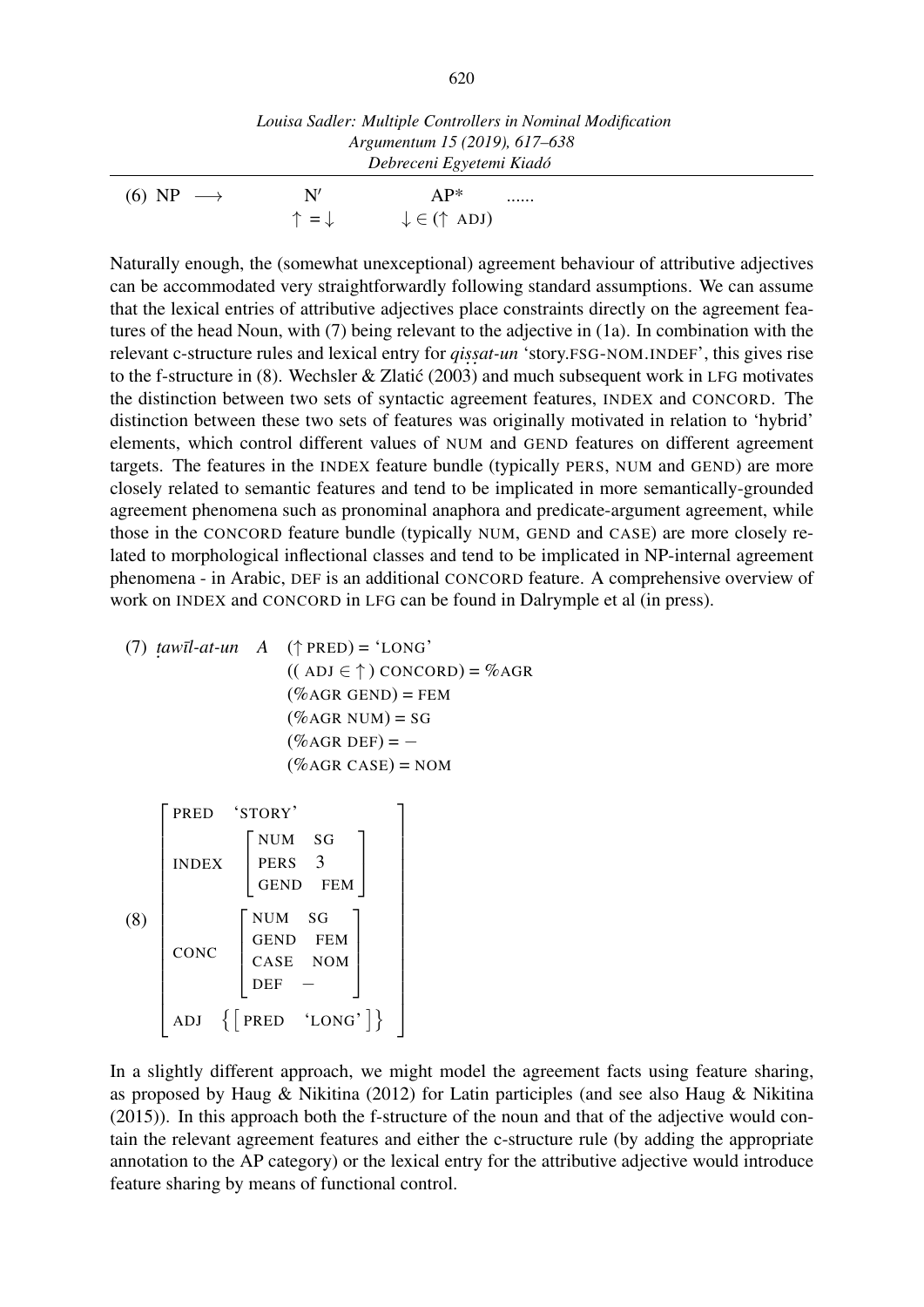Replacing the local name %AGR in (7) with (*↑* AGR) gives the f-description in (9), and would result in the f-structure in  $(10).$ <sup>3</sup>

(9) *t aw¯ıl-at-un A* (*↑* PRED) = 'LONG' ˙ (( ADJ *∈ ↑* ) CONCORD) = (*↑* AGR)  $( $\uparrow$  AGR GEND) = FEM$ (*↑* AGR NUM) = SG (*↑* AGR DEF) = *−* (*↑* AGR CASE) = NOM (10)  $\sqrt{ }$  $\overline{\phantom{a}}$  $\overline{1}$  $\overline{1}$  $\overline{1}$  $\overline{1}$  $\overline{1}$  $\perp$  $\mathbf{I}$  $\overline{1}$  $\overline{1}$  $\overline{1}$  $\overline{1}$  $\overline{1}$  $\perp$  $\mathbf{I}$  $\overline{1}$  $\overline{1}$  $\overline{\phantom{a}}$  $\overline{1}$ PRED 'STORY' INDEX  $\sqrt{ }$  $\overline{\phantom{a}}$ NUM SG PERS 3 GEND FEM T  $\overline{1}$ CONC  $\sqrt{ }$  $\mathbf{I}$  $\overline{1}$  $\overline{\phantom{a}}$ NUM SG GEND FEM CASE NOM DEF *−* 1  $\Bigg\}$  $ADJ \left\{ \left[ \begin{array}{cc} \text{PRED} & 'LONG' \\ \text{AGR} & \overline{ } \end{array} \right] \right\}$ 1  $\overline{1}$  $\overline{1}$  $\overline{1}$  $\overline{1}$  $\overline{1}$  $\overline{1}$  $\frac{1}{2}$  $\mathbf{I}$  $\overline{1}$  $\overline{1}$ ┼  $\overline{1}$  $\overline{1}$  $\frac{1}{2}$  $\mathbf{I}$  $\overline{1}$  $\overline{1}$  $\overline{1}$  $\downarrow$ 

Examples such as (3) with simple N-modifying participles would receive the same analysis. The ACT.PTCP in (3a) would have the lexical description in (11) and the f-structure would be as in (12).

(11) *l-mushrifat-u A* (*↑* PRED) = 'SUPERVISING' (( ADJ *∈ ↑* ) CONCORD) = (*↑* AGR) (*↑* AGR GEND) = FEM  $({\uparrow}$  AGR NUM) = SG  $(\uparrow$  AGR DEF) = + (*↑* AGR CASE) = NOM

<sup>3</sup> Haug & Nikitina (2012) use the annotation (*<sup>↑</sup>* AGR) = (( ADJ *∈ ↑* ) AGR), using a feature AGR on both controller and target to group the agreement features, but here we maintain the use of CONCORD for the inherent/intrinsic features.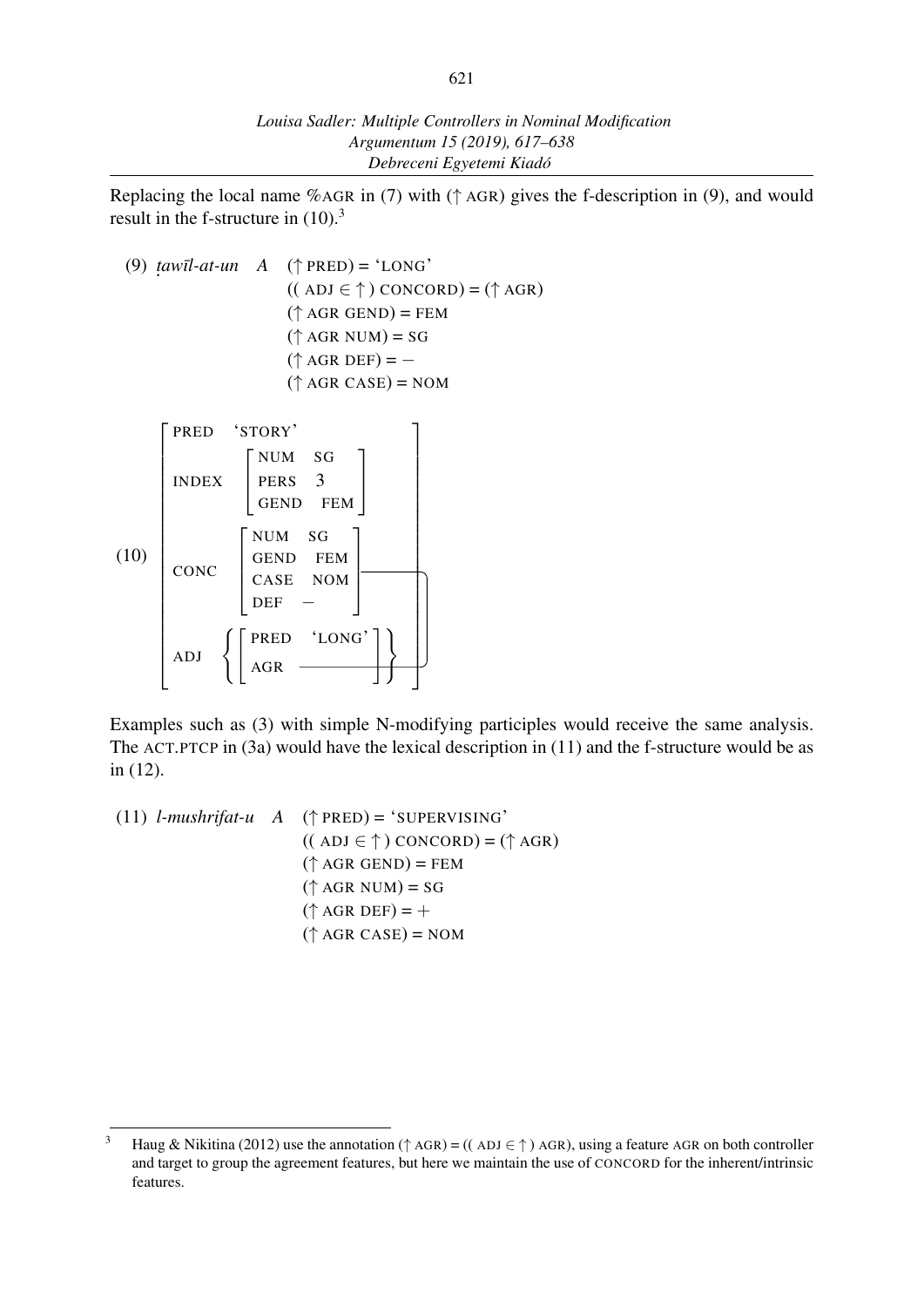



We see therefore that both the co-specificational approach and the feature sharing approach provide a straightforward account of agreement of attributive adjectival modifiers in MSA.

### 3 Predicative Adjective Agreement

Adjectives, nouns and prepositions can all serve as main clausal predicates in Arabic receiving a present tense interpretation by default. Adjectival predicates in such verbless sentences show predicate-argument (INDEX) agreement in NUM and GEND with their subject. In the absence of a copula they appear in the NOM, INDEF form. In the presence of the tense-carrying copula verb (e.g. in sentences with past or future time reference) they appear in the ACC, INDEF form).<sup>4</sup> Notice that this alternation might itself be taken as evidence that these predicates have intrinsic AGR features, which are constructionally constrained in the case of the 'null'/overt copula constructions, because the CASE and DEF features are not required to be identical to those of the subject itself.

(13) a. al-waqt-u DEF-time.MSG-NOM wintry.MSG-NOM.INDEF šatawiyy-un The time is wintry. Badawi et al. (2003: 309) b. kāna be.PV.3MSG DEF-weather.MSG-NOM hot.MSG-ACC.INDEF l-jaww-u hārr-an The weather was hot. Badawi et al. (2003: 400)

The NUM and GEND features of the predicative adjective are controlled by (the INDEX features of) the SUBJ, an agreement relation which could also in principle be modelled in terms of co-specification (of the features of the SUBJ) or feature-sharing between the SUBJ and the AGR attribute on the adjectival head. Since there is no evidence (e.g. from independence of feature) to support the alternative, we will adopt the co-specificational view, excluding cases

We do not develop an analysis of copula clauses here.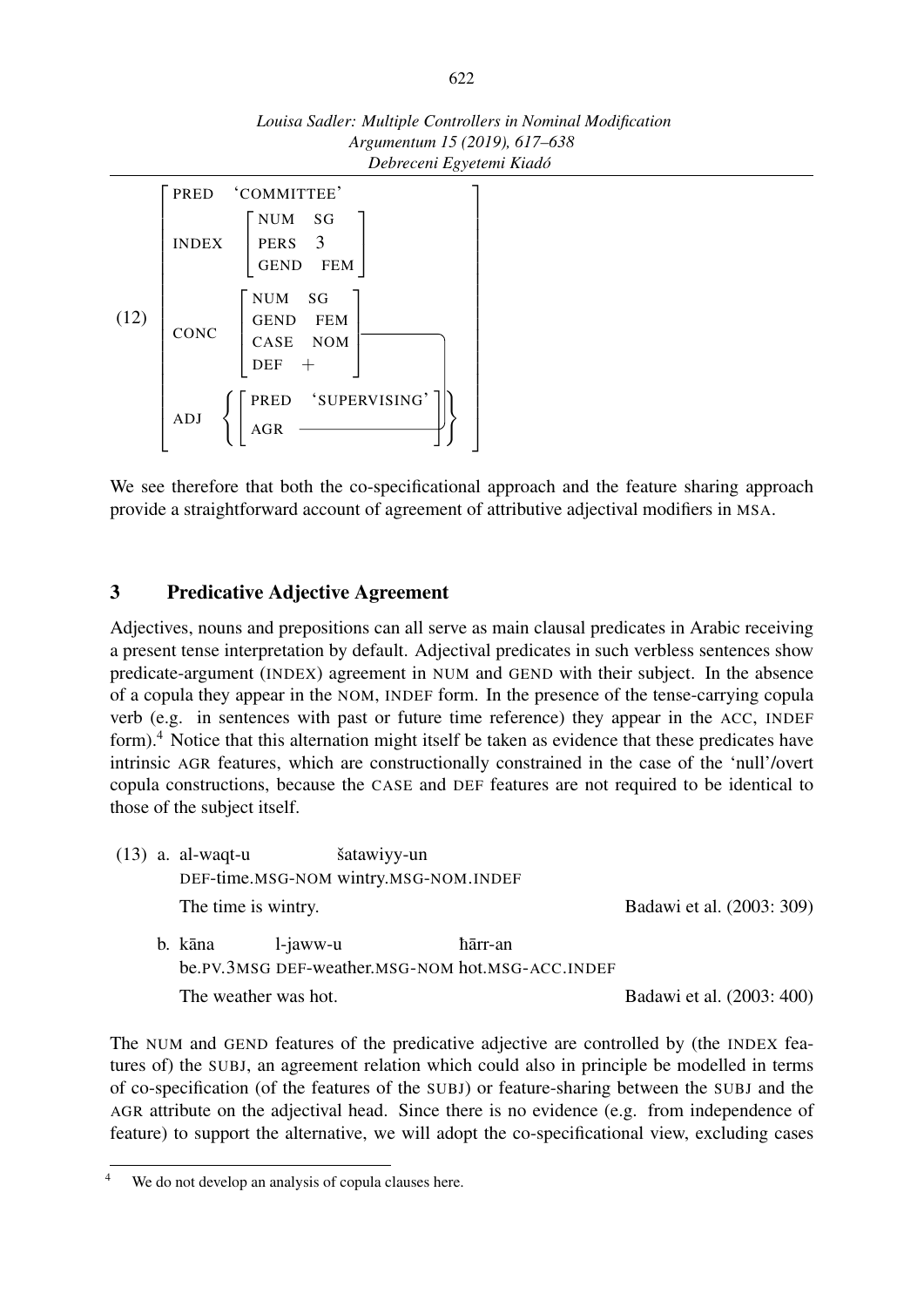of INDEX agreement from determining values of AGR on agreement targets. The lexical description for the predicative *šatawiyy-un*, given co-specification, is (14). (In what follows, we will indicate by means of a subscript on the category label whether the adjective is predicative or attributive. This is simply for greater clarity in presentation and does not constitute part of our theory of lexical categories.) The lexical description for the attributive *šatawiyy-un* 'wintry.MSG-NOM.INDEF' is shown in (15).

| $(14)$ <i>šatawiyy-un</i>     | $A_{pred}$ | $(\uparrow$ PRED) = 'WINTRY< SUBJ>'<br>$(\uparrow$ SUBJ INDEX GEND) = MASC<br>$(\uparrow$ SUBJ INDEX NUM) = SG<br>$(\uparrow$ AGR DEF) = -<br>$(\uparrow$ AGR CASE) = NOM                               |
|-------------------------------|------------|---------------------------------------------------------------------------------------------------------------------------------------------------------------------------------------------------------|
| $(15)$ šatawiyy-un $A_{attr}$ |            | $(\uparrow$ PRED) = 'WINTRY'<br>$((ADJ \in \uparrow) CONCORD) = (\uparrow AGR)$<br>$(\uparrow$ AGR GEND) = MASC<br>$(\uparrow$ AGR NUM) = SG<br>$(\uparrow$ AGR DEF) = -<br>$(\uparrow$ AGR CASE) = NOM |

We can abbreviate entries such as these using templates which will allow us to capture some generalizations about linguistic information, such as the fact that CASE and DEF do not share the same distributional behaviour as NUM and GEND. Templates are named lexical descriptions, which simply contain the information which may be expressed in f-descriptions. Templates can be parameterised, that is, they can take arguments so that information can be fed into the template. For example, the templates in (16) have an argument X which is given a value in the call to the template (as shown in the lexical entries (17) and (18)), and which specifies the path to the f-structure for which the features (DEF and CASE for (16a) and GEND and NUM for (16b)) are defined. We assume the templates in (16) and corresponding other feature-value pairs (e.g. there will be a template  $\text{ACCINDER}(X)$  defining  $\text{CASE} = \text{ACC}$  and  $\text{DEF} = -$  for the f-structure denoted by X, and a template  $FPL(X)$  defining GEND = FEM and NUM = PL for the f-structure denoted by X, and so on).

(16) a. NOMINDEF(X) =  $({}^{\uparrow}X$  DEF) =  $( $\uparrow$  X CASE) = NOM$ b.  $MSG(X) = (\uparrow X \text{ GEND}) = \text{MASC}$  $({\uparrow X}$  NUM) = SG

Revisiting the lexical entries in the light of these gives us the following for predicative and attributive uses respectively.

(17) *šatawiyy-un Apred* (*↑* PRED) = 'WINTRY*<* SUBJ*>*' @MSG(SUBJ INDEX) @NOMINDEF(AGR)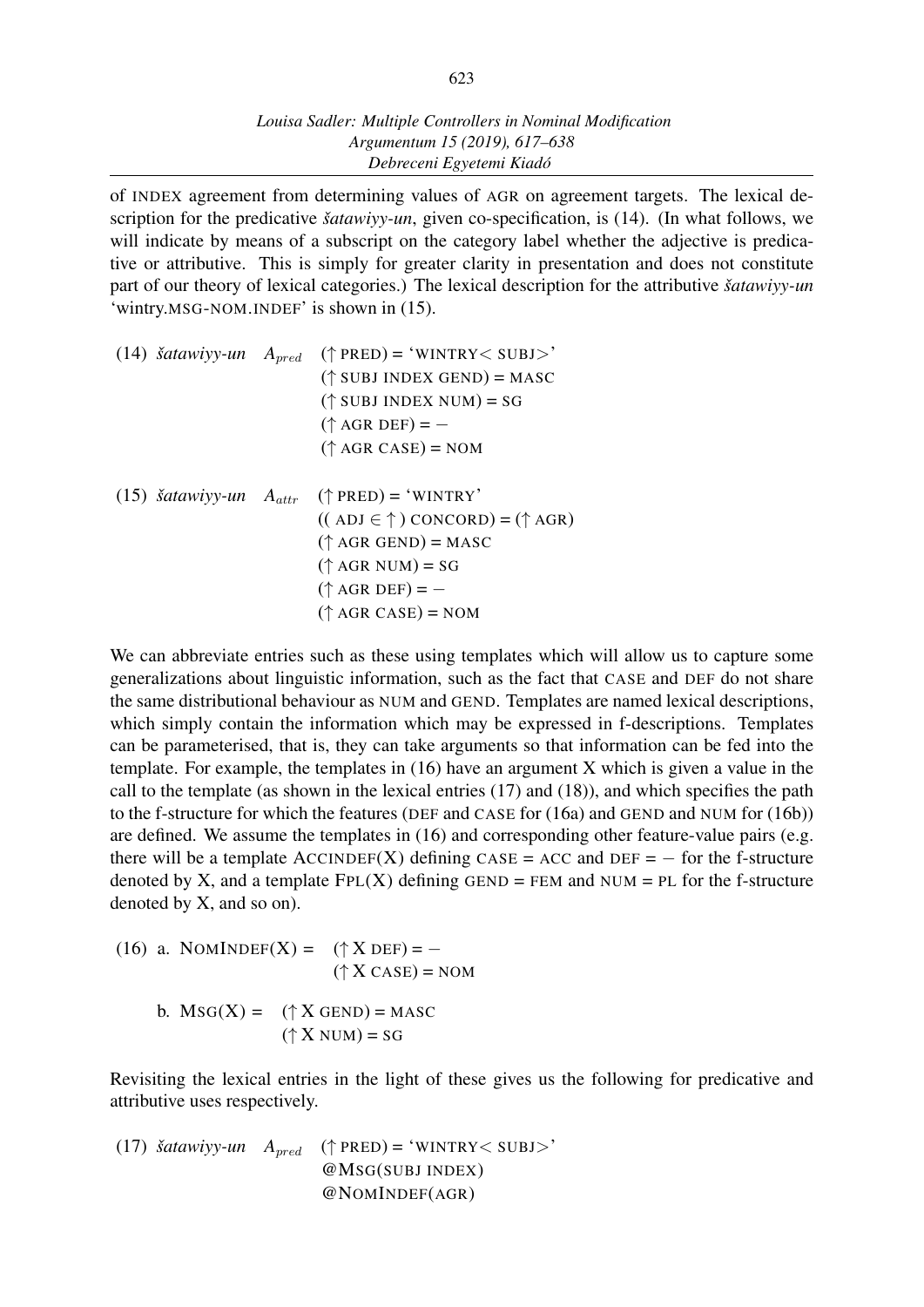(18)  $\delta$ *atawiyy-un*  $A_{attr}$  ( $\uparrow$  PRED) = 'WINTRY' (*↑* AGR) = (( ADJ *∈ ↑* ) CONCORD) @MSG(AGR) @NOMINDEF(AGR)

#### 4 Semantically Linked Qualifiers

The focus of this paper is on an adjectivally-headed construction which differs in several respects from the simple attributive and predicative APs described in the previous sections. The Arabic term for this noun modifying construction is *na*<sup> $\Omega$ </sup> *sababī* 'semantically linked qualifier', capturing the idea that there is an obligatory resumptive pronoun within the AP which links the content of the modifier to the nominal head. (19) illustrates this construction. In boldface in (19) we have an AP attributive modifier which has a more complex internal structure than those discussed above. In particular, the head of the AP *l-mutaqaddim-i* 'DEF-preceding.MSG-GEN' has a NOM-marked dependent corresponding to its own arg1 (or external argument), which itself contains a resumptive pronominal argument (corresponding to its own arg2 or internal argument) referring back to the nominal head of the whole construction, namely *l-ğazā'ir-i* DEF-island.FPL-GEN. This pronominal affix is (glossed as) GEN because it is the dependent of the nominal (masdar) head *dikr-u* 'mentioning.MSD.MSG-NOM' in a (synthetic) annexation structure (see (5c) above), and **not** because its antecedent in this example is also GEN.

(19) li -l-ğazā?ir-i<sub>*i*</sub> to DEF-island.FPL-GEN DEF-preceding.MSG-GEN -l-mutaqaddim-i d ikr-u-ha¯*<sup>i</sup>* ¯ mentioning.MSD.MSG-NOM-FSG.GEN to the aforementioned islands Kremers (2003: 99)

Note in particular the agreement pattern in (19). As expected, the head of the AP agrees in CASE and DEF with the N which it modifies (the GEN case on the nominal head is governed by the preposition *li* 'to'). However the NUM and GEND of the adjectival modifier (which is MSG) are determined in agreement with its own NOM-marked argument. As a result the adjectival head shows a mixed agreement pattern (responding to two different controllers). The affixal resumptive pronoun (referring back to the nominal head of the whole construction) is FSG because non-human plurals control deflected, FSG agreement.

While the adjectival modifier in (19) is headed by a PTCP form, the occurrence of this construction in MSA is not limited to participial modifiers.<sup>5</sup> The PASS.PTCP form in  $(20)$  agrees in CASE and DEF with the N which it modifies, but is FSG in agreement with the NUM and GEND of its own (NOMinative) argument *šidd-at-u* 'strength-FSG-NOM'. In (21) the head of the modifying phrase is the adjective *sa fb* 'difficult'. This adjective is MSG in agreement with ˙

<sup>5</sup> This is an important point. Doron & Reintges (2006) discuss this construction as inherently participial in nature, but Kremers (2003) makes explicit the fact that it extends to non-participial adjectives. Although we concentrate only on MSA here, it is worth noting that we find examples corresponding to the non-participial cases in vernacular Arabics, which do not seem to permit the participial cases.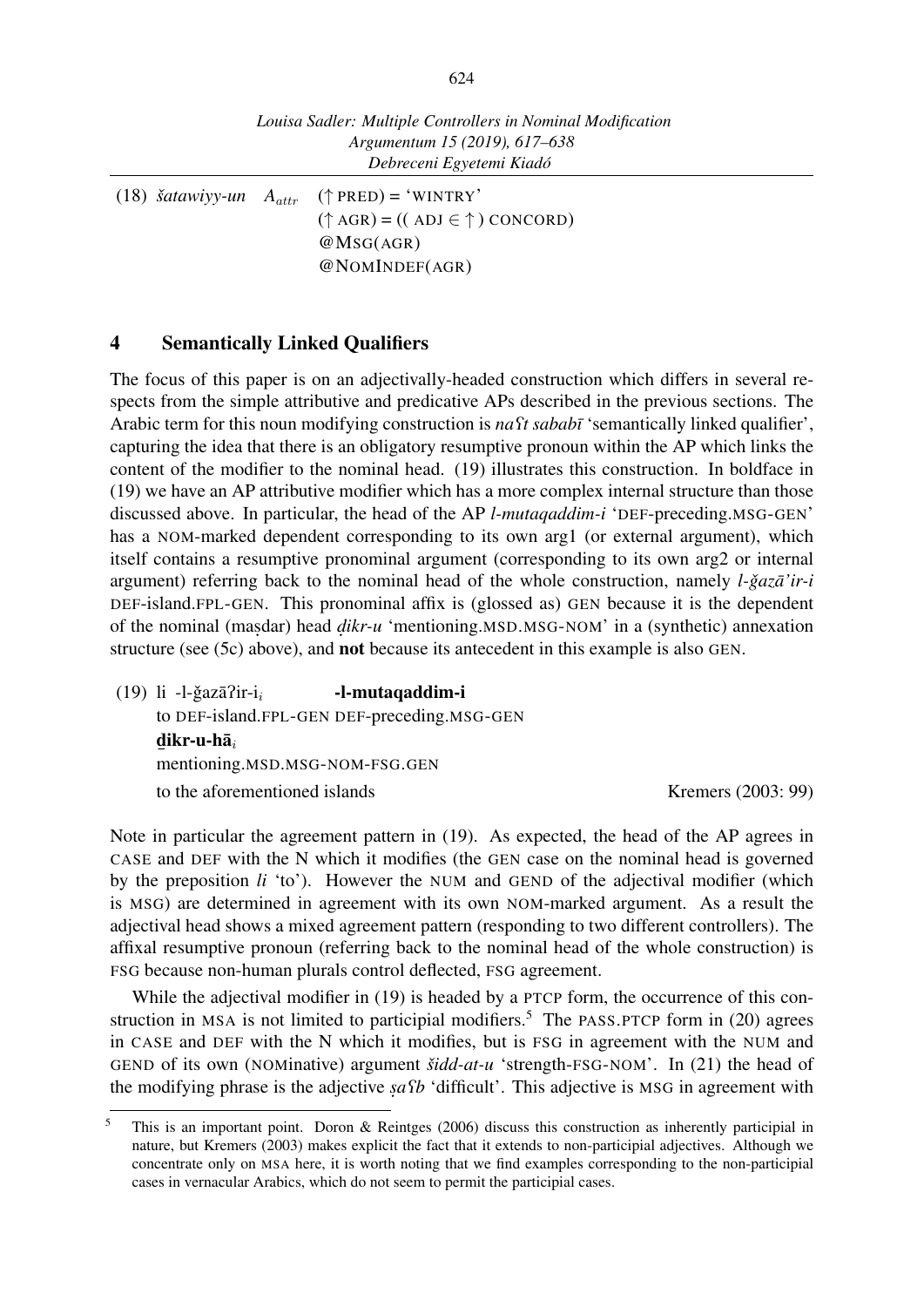its NOM-marked argument *-l-tahakkum-u bi natā'i ǧ-i-hā* 'containing their (= the wars) results' ˙ (this SUBJ argument itself is headed by a verbal noun or mas dar). The same pattern is seen in ˙ (22) - the nominal head *-mra*P*-at-an* 'woman.FSG.ACC.INDEF determines agreement in CASE and DEF on the head of the adjectival modifier, which also agrees in NUM and GEND with its own NOM-marked argument *wağh-u* 'face.MSG-NOM'.

|                                                                                               |  | $(20)$ ğā?at min balad-in | masrūf-at-in                                             |  |                |
|-----------------------------------------------------------------------------------------------|--|---------------------------|----------------------------------------------------------|--|----------------|
| it.came from country.MSG-GEN.INDEF know.PASS.PTCP-FSG-GEN.INDEF                               |  |                           |                                                          |  |                |
| šidd-at-u<br>harārat-i-hi                                                                     |  |                           |                                                          |  |                |
| strength-FSG-NOM heat-GEN-MSG.GEN                                                             |  |                           |                                                          |  |                |
| It (the heat) came from a country famous for the strength of its heat.<br>Kremers (2003: 100) |  |                           |                                                          |  |                |
| $(21)$ 'ila silsil-at-in                                                                      |  |                           | ğadīd-at-in                                              |  | min al-hurūb-i |
| to                                                                                            |  |                           | chain-FSG-GEN.INDEF new-FSG-GEN.INDEF of the-war.FPL-GEN |  |                |

-l-safb-i -l-tah akkum-u bi natā'iğ-i-hā

the-difficult.MSG-GEN the-containing.MSD.MSG-NOM with results-GEN-FSG.GEN

(This tension could lead) to a new chain of wars whose effects will be difficult to contain. Kremers (2003: 100)

(22) raPaytu -mraP-at-an I.saw woman-FSG-ACC.INDEF beautiful.MSG-ACC.INDEF face.MSG-NOM-FSG.GEN ğamīl-an wağh-u-hā I saw a woman with a beautiful face. Kremers (2003: 100)

## 5 Analysis as Attributive Predicatives?

A key point about this construction is the occurrence of NOM case on the dependent of the adjective, which suggests that it is a SUBJ argument — recall that the SUBJ of both verbal predications and non-verbal predications take NOM case marking (see (13) above). Our contention is that these examples do not involve simple attributive APs but are in fact verbless predications, headed by predicative adjectives and participles. The adjectival head of the modifying construction hence exhibits (predicate-argument) agreement with its subject, but also bears CASE and DEF concord features as a modifier within the NP. In the light of this, the simplest structure which we might propose for an example such as  $(22)$  is as shown (schematically) in  $(23)$ , where the co-indices indicate informally the co-reference between the nominal head and the resumptive pronoun (which is still to be accounted for). As above, we assume feature-sharing for NP internal concord (which in this construction involves only the DEF and CASE features), but use co-specification for agreement in INDEX features. Note that in (23) we treat the dependent function within the annexation structure (the *mudaf Pilay-hi*) as GF rather than as a POSS, because ˙ its use is not limited to the expression of purely possessive relations; for the use of this GF as a subcategorised grammatical function see Falk (2006).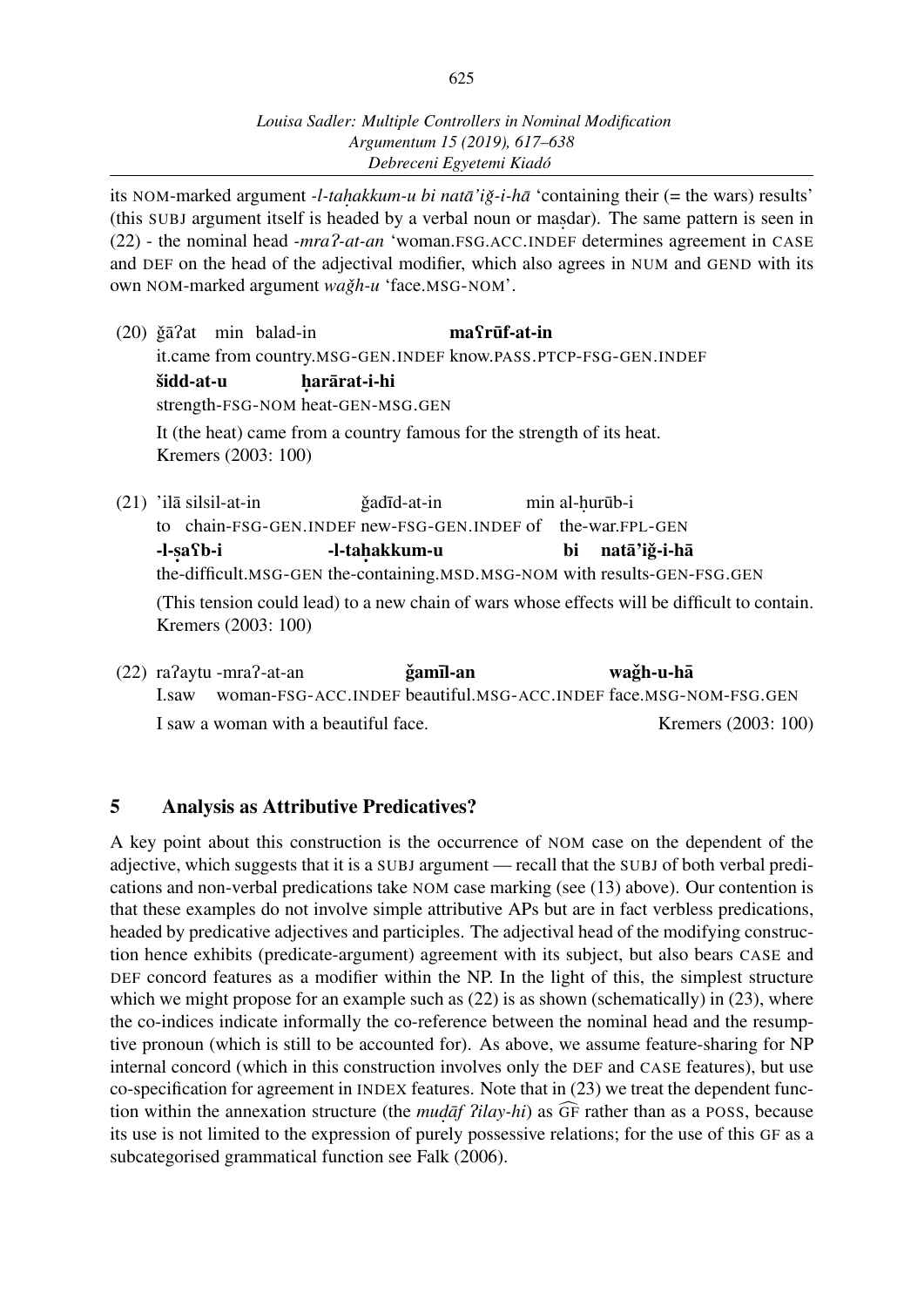

*Louisa Sadler: Multiple Controllers in Nominal Modification Argumentum 15 (2019), 617–638 Debreceni Egyetemi Kiadó*

Note first that this is wholy consistent with the lexical descriptions for predicative adjectives discussed above. Following the standard view, we have suggested above that predicative adjectives co-specify the INDEX (NUM, GEND) features of their SUBJ. The examples in (13) also show that they have constructionally determined intrinsic values for CASE and DEF. The lexical description for the predicative adjective *ğamīl-an* 'beautiful.MSG-ACC.INDEF' shown in (24) defines the f-structure in (25).

 $(24)$   $\check{g}$ *amīl-an*  $A_{pred}$   $(\uparrow$  PRED) = 'BEAUTIFUL< SUBJ>' @MSG(SUBJ INDEX) @ACCINDEF(AGR)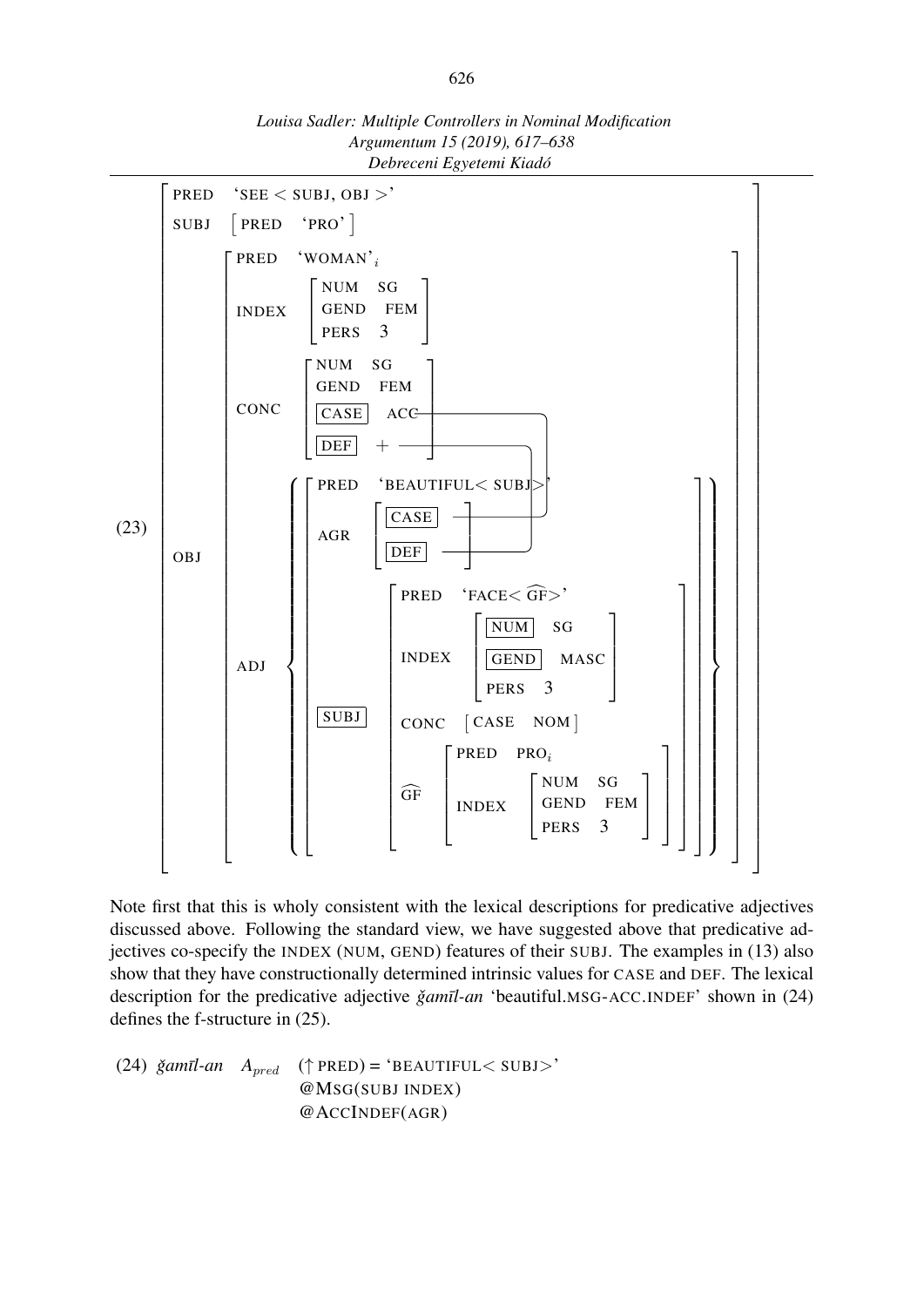*Louisa Sadler: Multiple Controllers in Nominal Modification Argumentum 15 (2019), 617–638 Debreceni Egyetemi Kiadó*

(25)  $\sqrt{ }$  $\overline{\phantom{a}}$  $\overline{\phantom{a}}$  $\overline{1}$  $\mathbf{I}$  $\overline{\phantom{a}}$  $\overline{\phantom{a}}$  $\overline{1}$  $\overline{1}$ PRED 'BEAUTIFUL*<* SUBJ*>*'  $AGR$ CASE ACC DEF *−* ] **SUBJ INDEX** NUM SG<br>GEND MASC<sup>]</sup>] 1  $\overline{1}$  $\overline{1}$  $\frac{1}{2}$  $\mathbf{I}$  $\overline{1}$  $\overline{1}$  $\overline{1}$  $\overline{1}$ 

In terms of agreement it would be necessary to ensure that the AGR features specified on the predicative adjective match those of the noun it modifies. Suppose for the moment that we alter alter the treatment of NP-internal concord so that it is constructionally rather than lexically specified. That is, we replace the c-structure rule (6), which introduces noun-modifying APs, by (26), in which the feature-sharing specification for attributive AP modifiers is expressed in the rule itself. In line with this, we would simplify the attributive entries, replacing (27) by (28).

(26) NP 
$$
\rightarrow
$$
 N' (AP) ......  
\n $\uparrow = \downarrow \qquad \downarrow \in (\uparrow \text{ ADJ})$  (...  
\n(27) *tawīl-at-un* A<sub>attr</sub> ( $\uparrow$  PRED) = 'LONG'  
\n((ADJ \in \uparrow) CONCORD) = ( $\uparrow$  AGR)  
\n@FSG(AGR)  
\n@NOMINDEF(AGR)  
\n(28) *tawīl-at-un* A<sub>attr</sub> ( $\uparrow$  PRED) = 'LONG'  
\n@FSG(AGR)  
\n@NOMINDEF(AGR)  
\n@NOMINDEF(AGR)

Taking into account the constraints associated with the c-structure rule in (26) and the lexical description of the predicative *ğamīl-an*, the (partial) f-structure for (22) would then be (29).

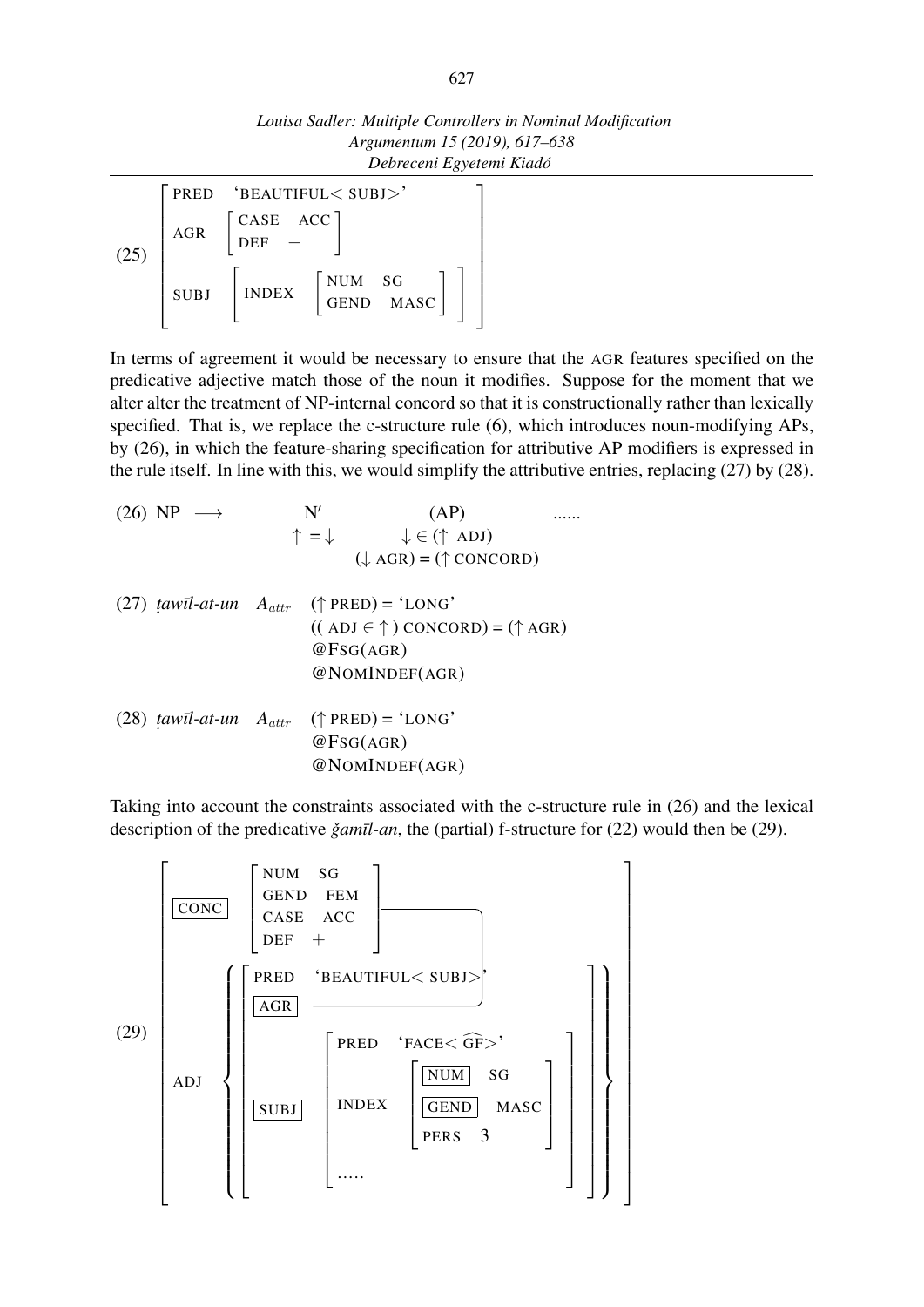### *Louisa Sadler: Multiple Controllers in Nominal Modification Argumentum 15 (2019), 617–638 Debreceni Egyetemi Kiadó*

Several issues arise with respect to an analysis based on the assumption that externally the (predicative) AP simply fills the normal attributive AP position. The adjectival head would be associated with AGR NUM and AGR GEND features which do not match those which it actually 'spells out' (which are the co-specified SUBJ INDEX NUM and SUBJ INDEX GEND features), though this may not in itself have serious consequences. However, the analysis also assumes a c-structure in which the SUBJ of the predicative AP appears *within* the AP, which is elsewhere unattested. In fact, the internal structure resembles that of a verbless predication, with an inbound resumptive dependency, suggestive of an analysis as a type of non-finite relative clause (as noted above, working with a very different set of theoretical assumptions, Doron & Reintges (2006) discuss the participial instances of this construction as participial relatives). We might postulate an internal structure using a predicate-initial configurational subject-predicate construction as in (30) for examples such as (20) *ma fruf-at-in šidd-at-u harārat-i-hi* (in context: ˙ 'famous for the strength of its heat').



In the rest of this paper we develop an analysis of these adjectivally headed semantically linked qualifiers as a non-finite relative structures, exploring how the LFG analysis of relative clauses with resumptives can be extended to accommodate this class of examples.

### 6 Relative Clauses

The basic treatment of restrictive relative clauses (RRCs) involves an unbounded dependency within an ADJ to a nominal head, as illustrated by the f-structure (32) for *man who Chris saw* (Dalrymple 2001: 415-421).

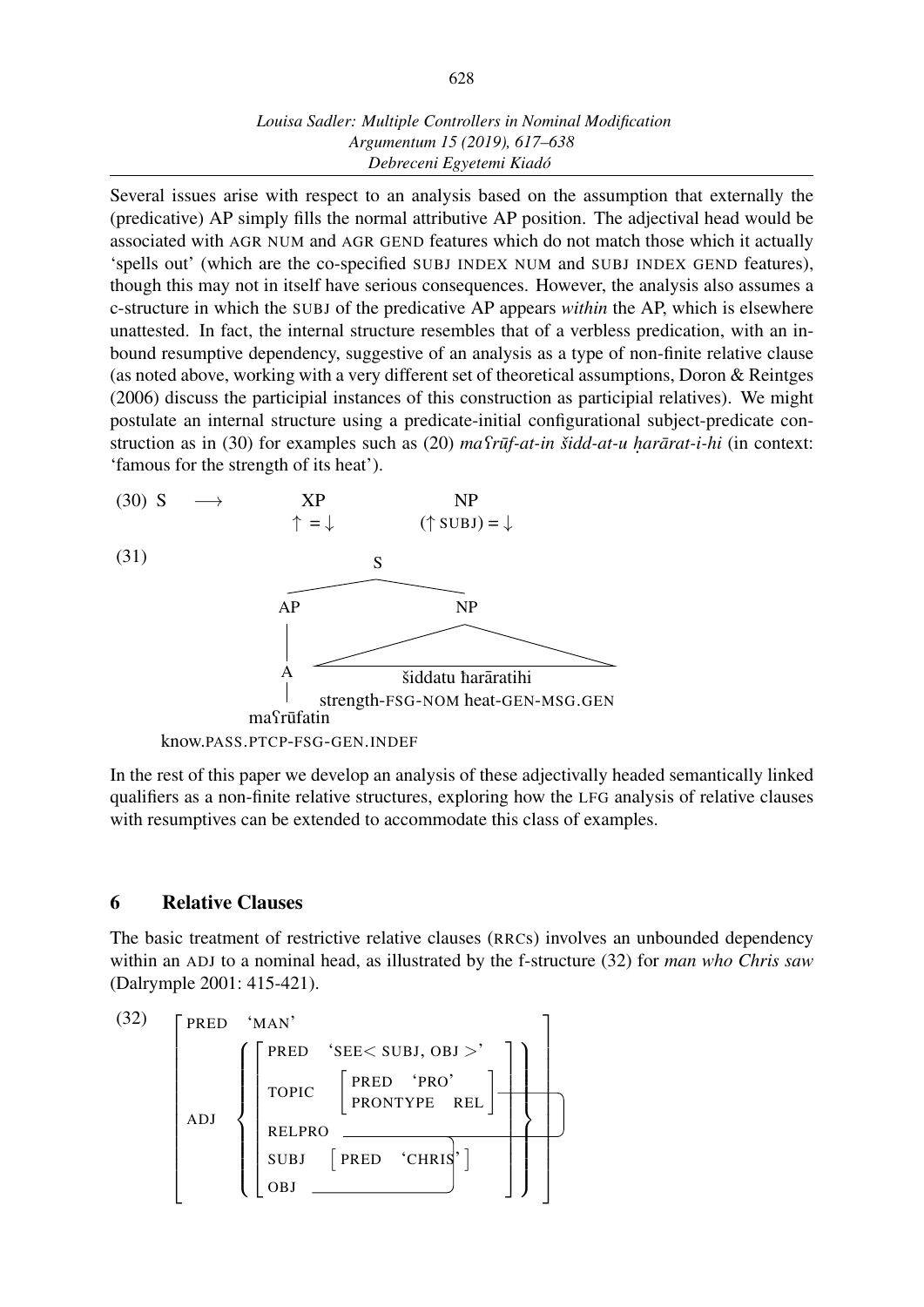### *Louisa Sadler: Multiple Controllers in Nominal Modification Argumentum 15 (2019), 617–638 Debreceni Egyetemi Kiadó*

The various components of the analysis can be seen from the following rules for English (Dalrymple 2001: 402, 419). The CP rule introduces a TOPIC function which contains somewhere within it a relative pronoun (allowing for pied piping in English) and states that the TOPIC also corresponds to some within-clause grammatical function; the paths RELPATH and RTOPIC-PATH are given appropriate definitions. In the case of relative clauses which contain no relative pronoun (such as the English *man Chris saw*), a TOPIC PRED) = 'PRO' associated with the lack of c-structure constituent as sister of C*′* ensures that syntactic completeness and coherence are satisfied.

|  | $(33)$ N' $\longrightarrow$ | N'                                                                                                                | $\mathsf{CP}{}{*}$              |               |
|--|-----------------------------|-------------------------------------------------------------------------------------------------------------------|---------------------------------|---------------|
|  |                             | $\uparrow$ =                                                                                                      | $\downarrow \in (\uparrow ADJ)$ |               |
|  | $(34)$ CP $\longrightarrow$ | $\{$ RelP                                                                                                         | $\vert \epsilon \vert$          |               |
|  |                             | $(\uparrow \text{TOPIC}) = \downarrow$                                                                            | $(\uparrow$ TOPIC PRED)= 'PRO'  | $=\downarrow$ |
|  |                             | $(\uparrow \text{TOPIC RELPATH}) = (\uparrow \text{RELPRO})$ $(\uparrow \text{TOPIC}) = (\uparrow \text{RELPRO})$ |                                 | [rel]         |
|  |                             | $(\uparrow \text{TOPIC}) = (\uparrow \text{RTOPICPATH})$ $(\uparrow \text{TOPIC}) = (\uparrow \text{RTOPICPATH})$ |                                 |               |
|  |                             | $(\uparrow$ RELPRO PRONTYPE) = REL                                                                                |                                 |               |

Semantic composition within the relative clause itself will produce a meaning of type *< e, t >*. Continuing with the example from Dalrymple (2001), for *who Chris saw* this will be  $\lambda X.$ person(X)  $\wedge$  see(Chris, X). The lexical meaning of *who* is simply  $\lambda X.$ person(X); no lexical meaning associated with the TOPIC where there is no overt relative pronoun (i.e. when the  $\epsilon$ disjunct is selected in the c-structure rule).

The meaning constructor [**rel**] takes care of the semantic composition of the relative clause as a modifier, integrating its semantics with that of the nominal head. In the case of *man who Chris saw* this is  $\lambda X$ . person(X)  $\wedge$  see(Chris, X)  $\wedge$  man(X). This can be stated as in (35) (Dalrymple (2001: 417), Asudeh (2012: 176)).

### (35) Relative Modifier Resource (rel):

*λ*P*λ*<sup>Q</sup> *λ*x.Q(x) *∧* P(x):  $[(\uparrow \text{TOPIC})_{\sigma} \rightarrow \uparrow_{\sigma}] \rightarrow [[((ADJ \in \uparrow)_{\sigma} \text{ VAR}) \rightarrow ((ADJ \in \uparrow)_{\sigma} \text{ RESTR})] \rightarrow$  $[(\mathbf{(ADJ }\in \uparrow)_\sigma \mathbf{VAR })\rightarrow ((\mathbf{ADJ }\in \uparrow)_\sigma \mathbf{RESTR})]$ 

Things are a little more complicated when the unbounded dependency involves a resumptive pronoun rather than a 'gap', a matter discussed extensively from an LFG point of view in Asudeh (2011, 2012). We can illustrate the approach in relation to the Irish data Asudeh discusses, which usefully combines the lack of an overt relative pronoun with the use of syntactic resumptives (Asudeh (2012: 181) from McCloskey (1979: 6)).

(36) an scríbhneoir a molann na mic léinn é the writer *aN* praise the students him the writer who the students praise Irish

Firstly, the relation between the TOPIC (in the case of a relative clause) and the within-clause function involves a pronominal binding dependency, such as (37), which Asudeh (2012) associates with the complementising particle *aN* in Irish. This ensures that the discourse function is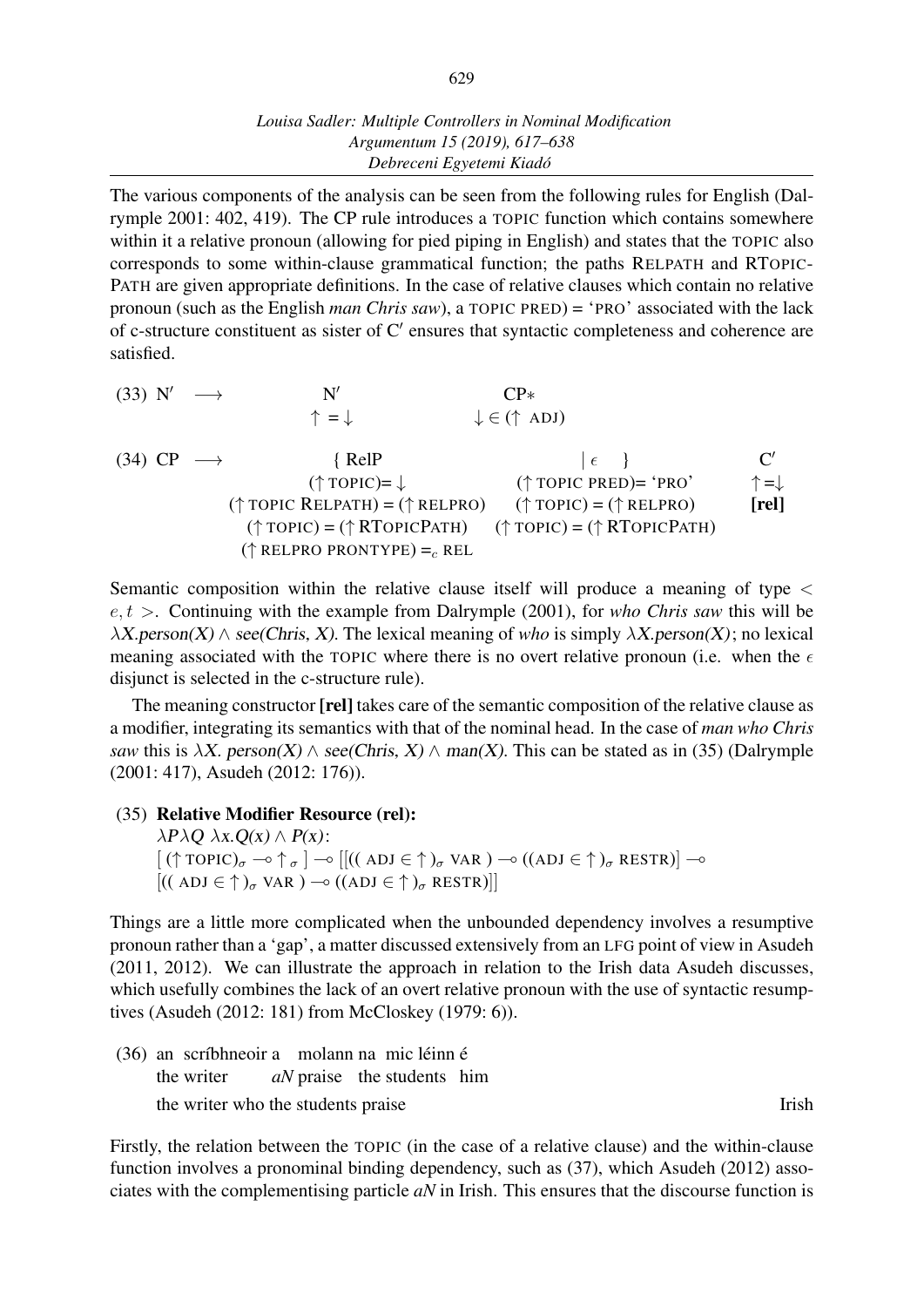correctly integrated and the Extended Coherence Condition is satisfied. Asudeh (2011, 2012) uses UDF as a cover term corresponding to the use of TOPIC and FOCUS for the discourse functions.

### (37) Binding Dependency: Asudeh (2012: 181)

 $({\uparrow \text{UDF}})_{\sigma} = (({\uparrow \text{GF}}^{+})_{\sigma} \text{ ANTECEDENT})^{6}$ 

Secondly, the pronominal constitutes an additional, unwanted resource in the semantics, which must be removed during the course of semantic composition. The standard approach to pronominal anaphora in this approach is variable-free — pronouns are functions on their antecedents. The pronoun consumes its antecedent and reintroduces a conjunction of the antecedent's resource and its own resource (the glue side of this constructor is shown in (38)). This surplus resource is removed by a manager resource associated with the construction in which the resumptive use of the pronominal occurs (for example, in the case of Asudeh (2012)'s analysis of Irish, it is associated with (this use of) the complementiser *aN*). The manager resource (of which the glue side is shown in (39)) removes the pronoun (whose antecedent is a discourse function) and produces a function which itself consumes and reintroduces the resource of the antecedent.

- (38) Pronominal Resource: Asudeh (2012: 84) *λ* z.z x <sup>z</sup>:  $(\uparrow \sigma$  ANTECEDENT)<sub>e</sub> →  $((\uparrow \sigma$  ANTECEDENT)<sub>e</sub> ⊗  $\uparrow \sigma$ <sub>*σe*</sub>)
- (39) Manager Resource (mr): Asudeh (2012: 139)

 $[(\uparrow \text{UDF})_{\sigma} \multimap ((\uparrow \text{UDF})_{\sigma} \otimes (\text{GF}^{+})_{\sigma})] \multimap [(\uparrow \text{UDF})_{\sigma} \multimap (\uparrow \text{UDF})_{\sigma}]$ 

The easiest way to understand this is from these schematic representations of the lexically contributed resources Asudeh (2012: 128).

| 1. A |                                                                                          | Lex. (antecedent) |
|------|------------------------------------------------------------------------------------------|-------------------|
|      | 2. A $\multimap$ (A $\otimes$ P)                                                         | Lex. $(pronoun)$  |
|      | 3. $[A \rightarrow (A \otimes P)] \rightarrow (A \rightarrow A)$ Lex. (manager resource) |                   |

### 7 Analysis as Relative Modifiers

We now consider how an analysis of our adjectivally-headed construction can be developed on the basis of the approach to relative clauses with resumptive pronouns and without relative pronouns. Rather than (23) we suggest that the f-structure for an example such as (22) (repeated here as (40)) actually has much in common with a relative clause.

|      | $(40)$ ra?aytu -mra?-at-an           | ğamīl-an | wağh-u-hā                                                        |
|------|--------------------------------------|----------|------------------------------------------------------------------|
| Lsaw |                                      |          | woman-FSG-ACC.INDEF beautiful.MSG-ACC.INDEF face.MSG-NOM-FSG.GEN |
|      | I saw a woman with a beautiful face. |          | Kremers (2003: 100)                                              |

<sup>6</sup> Only pronominals have the semantic structure feature ANTECEDENT.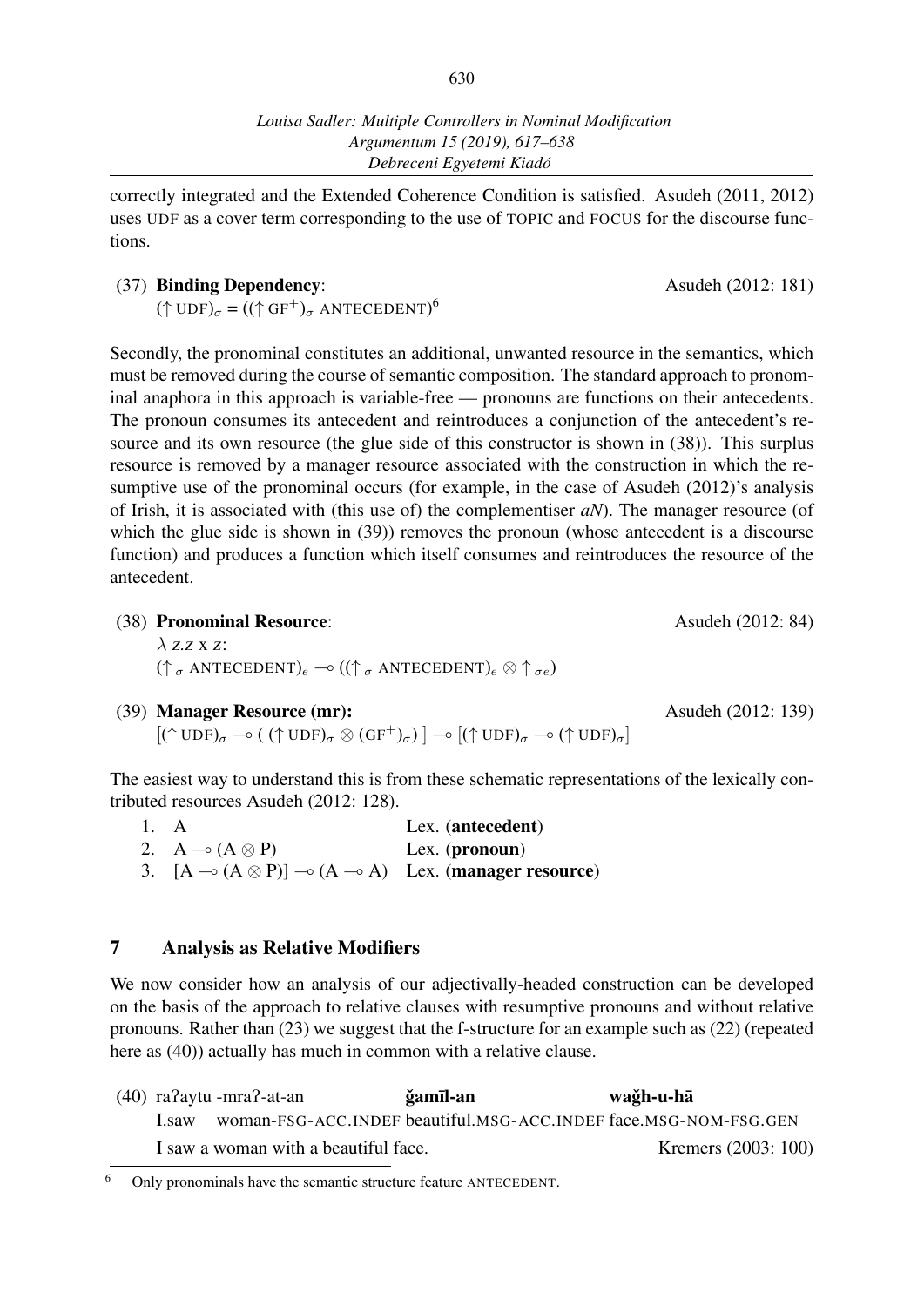



We propose the following c-structure rule (to be elaborated further) which introduces an S as the single daughter of a CP. The inside-out annotation ( $ADJ \in \uparrow$ ) requires that the CP is a relative clause, and the rule also introduces an (unexpressed) pronominal TOPIC and a functional uncertainty equation providing a binder-resumptive relationship which will ensure satisfaction of the Extended Coherence Condition. This specifies that the TOPIC is the value of the ANTECEDENT attribute in the semantic structure associated with the (resumptive) pronominal.

(42) 
$$
\text{CP} \longrightarrow \text{S}
$$
  
\n
$$
(\text{ADJ} \in \uparrow)
$$
\n
$$
(\uparrow \text{TOPIC } \text{PRED}) = \text{`PRO'}
$$
\n
$$
(\uparrow \text{TOPIC})_{\sigma} = ((\uparrow \text{GF}^{+})_{\sigma} \text{ ANTECEDENT})
$$
\n
$$
(\uparrow \text{TOPIC})_{\sigma} \neq ((\uparrow \text{SUBJ})_{\sigma} \text{ ANTECEDENT})
$$

The rule in (42) gives a maximally general statement of the anaphoric binding relationship, restricting neither the path nor the GF of the pronominal itself. In fact, the resumptive is not found in the highest subject position. Asudeh (2012: 203) suggests that a similar (but not identical) restriction<sup>7</sup> on resumptives in Irish could be captured by an anti-binding condition

<sup>7</sup> In the context of Asudeh (2012)'s analysis of Irish, (43) also rules out UDF-bound resumptives in embedded SUBJ positions.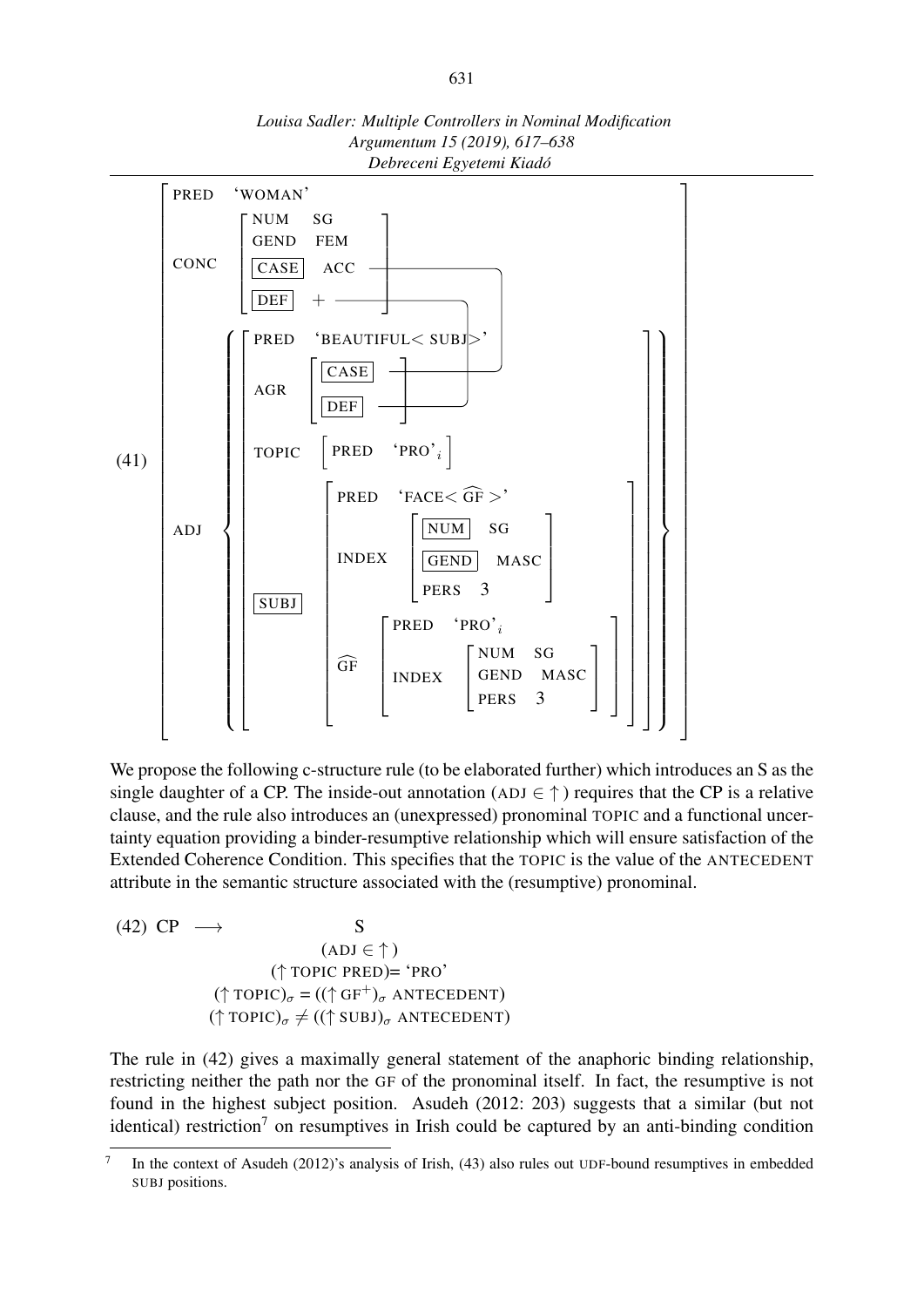associated with the resumptive itself: (43) states that a subject (resumptive) pronoun excludes an UDF in its own clause. Rather than associating this restriction with the pronoun itself, we simply treat it constructionally (leaving open the possibility that resumptives *may* be anaphorically related to clause-mate discourse functions in other constructions) by means of the inequality stated in (42).

(43)  $(\uparrow_{\sigma} \text{ANTECEDENT}) \neq ((SUBJ \uparrow) UDF)_{\sigma}$  Asudeh (2012: 203)

In (41) (for the example (40)) the solution to the functional uncertainty in the binding equation is ( $\uparrow$  TOPIC)<sub> $\sigma$ </sub> = (( $\uparrow$  SUBJ  $\widehat{GF}$ )<sub> $\sigma$ </sub> ANTECEDENT), infomally indicated in (41) by means of coindexation. Other examples involve solutions as follows:

| (22) $((\uparrow \text{SUBJ }\widehat{\text{GF}})_{\sigma} \text{ ANTECEDENT})$            | her face                     |
|--------------------------------------------------------------------------------------------|------------------------------|
| (19) $((\uparrow \text{SUBJ }\widehat{\text{GF}})_{\sigma} \text{ ANTECEDENT})$            | its mention precedes         |
| (20) $((\uparrow \text{SUBJ }\widehat{\text{GF}}\widehat{\text{GF}})_{\sigma}$ ANTECEDENT) | strength of its heat         |
| (21) $((\uparrow \text{SUBJ OBL OBJ }\widehat{\text{GF}})_{\sigma}$ ANTECEDENT)            | containment of their results |
|                                                                                            |                              |

On the basis of these examples we might assume that the bottom of the path must be  $\widehat{GF}$  and that the very top of the path must be SUBJ. The path is not, however, subject to either of these restrictions. Doron & Reintges (2006) provide a number of participial examples which involve different paths which do not adhere to these putative restrictions. In (44) the path is ((*↑* OBL  $OBJ)_{\sigma}$  ANTECEDENT) while in (45) it is  $((\uparrow$  OBJ) $_{\sigma}$  ANTECEDENT). Finally, the example in (46), which Doron & Reintges (2006) have modifed from an example in the Palestinian press, shows a long-distance path into a clausal domain (introduced by the complementising element P*an*) within a finite relative clause (introduced by the FSG relativiser *llatī*).

- $(44)$  ?al-jihat-u the-agency.FSG.NOM the-trust.PASS.PTCP.MSG-NOM in-3FS choice.CS.MSG-NOM l-manūț-u bi-hā xtiyār-u  $l$ -mus $\bar{a}$ fir- $\bar{n}$ na the-traveller-MPL.GEN the agency with which the choice of the travellers has been entrusted. Badawi et al. (2003: 114)
- $(45)$  ? as-sayarat-u the-car.FSG-NOM the-steal.PTCP.MSG-NOM-ACC.3FSG Ahmad-NOM s-sariq-u-haa ¯ Paèmad-u the car that Ahmad stole Doron & Reintges (2006: 22)
- (46) had ihi hiya ——<br>this PRON-3FSG the-formula.FSG-NOM the-accurate.FSG-NOM l-mu<sup>cadalat-u</sup> d-daqiiqat-u  $[1=$ wājib-u the-be.cast.PTCP.MSG-NOM upon the-leadership.FSG-GEN the-Palestinian.FS-GEN Qala l-qiyadat-i ¯ l-filist iniyyat-i Piijad-u ¯ finding.MSG-NOM the-stages.FP-GEN the-practical.FSG-GEN COMP.REL.FSG-GEN l-xuțuwāt-i l-Samaliyyat-i [llatī bi-?imkān-i-hā in-chance.MS-GEN-3FSG COMP implement.FSG-IMPV.SUBJUNCT-3FSG[?an tuhaqiq-a=hā]]]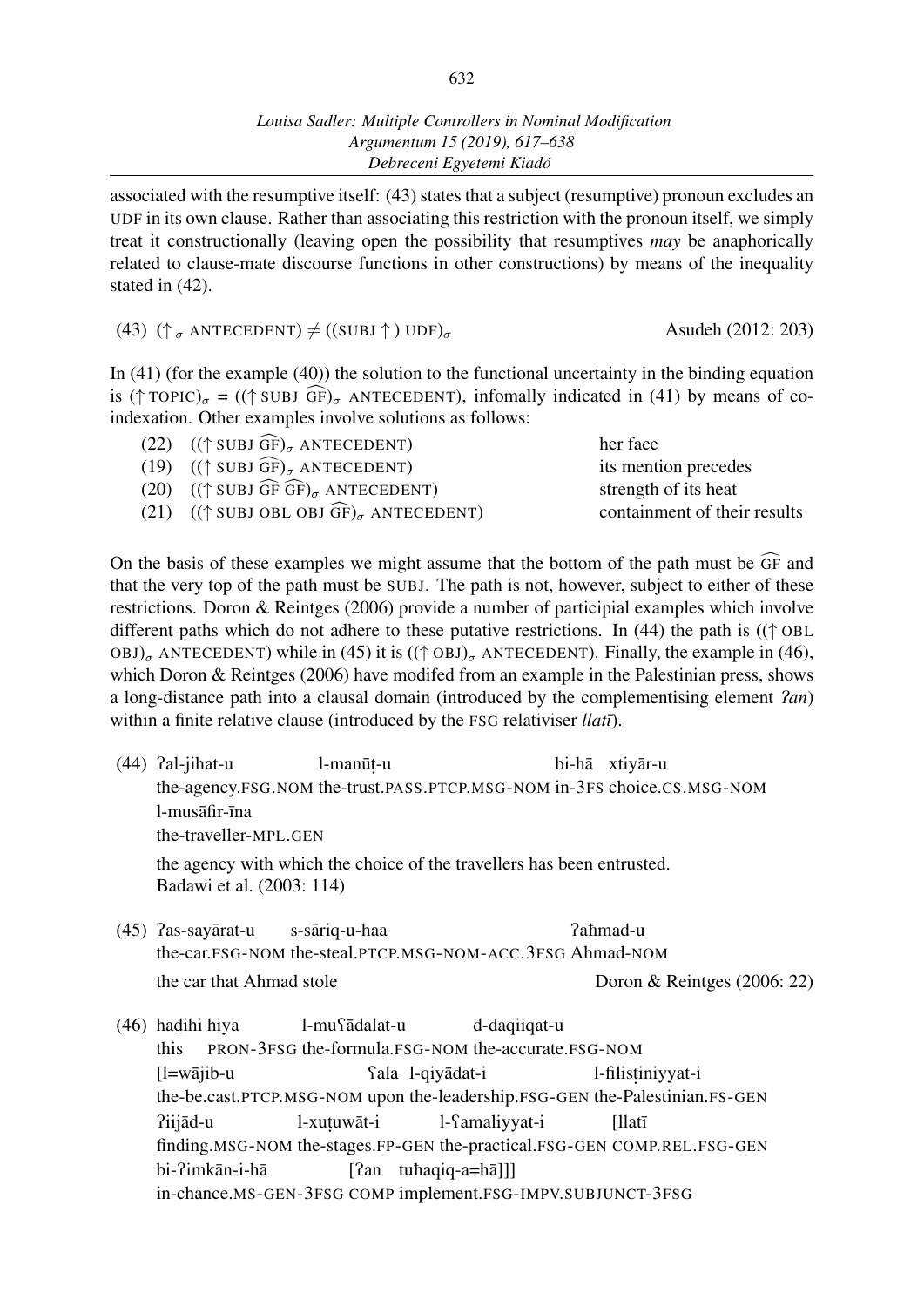This is the accurate formula such that finding the practical stages that have a chance of implementing it is cast upon the Palestinian leadership. Doron & Reintges (2006: 44)

We have argued that the construction in (42) should be analysed as a sort of (non-finite) relative clause. It will therefore introduce the rel meaning constructor given in (35) above, which takes the semantics of the relative clause and turns it into a modifier, a function of type  $<< e, t>> e, t>>$ , which will consume the semantic constribution of the nominal head and produce a modified semantics. It must also introduce a manager resource to remove the surplus pronominal resource contributed by the resumptive pronominal, that is a version of (39) (with the attribute name TOPIC substituted for the attribute name UDF). (47) extends and replaces (42).

(47) CP 
$$
\rightarrow
$$
 S  
\n(ADJ  $\in \uparrow$ )  
\n(† TOPIC PRED)= 'PRO'  
\n(† TOPIC)<sub>σ</sub> = ((† GF<sup>+</sup>)<sub>σ</sub> ANTECEDENT)  
\n(† TOPIC)<sub>σ</sub>  $\neq$  ((† SUBJ)<sub>σ</sub> ANTECEDENT)  
\n[REL]  
\n[MR]

There is one more issue to consider before working through an example, which is that of the agreement we see between the resumptive pronoun and the ultimate antecedent, namely the nominal head which the relative clause modifies. This can be enforced syntactically by adding explict agreement constraints to the c-structure rule, giving (48).

(48) CP 
$$
\longrightarrow
$$
 S  
\n(ADJ  $\in \uparrow$ )  
\n(† TOPIC PRED) = 'PRO'  
\n%RPN = (GF<sup>+</sup>)  
\n(† TOPIC)<sub>σ</sub> = ((% RPN)<sub>σ</sub> ANTECEDENT)  
\n(† TOPIC)<sub>σ</sub>  $\neq$  ((† SUBJ)<sub>σ</sub> ANTECEDENT)  
\n((ADJ  $\in \uparrow$ ) INDEX) = (%RPN INDEX)  
\n[REL]  
\n[MR]

In (48) a local name %RPN picks out the f-structure of the resumptive pronoun and the equation  $((ADJ \in \uparrow))$  INDEX) = (%RPN INDEX) states that it shares its INDEX with the nominal head. Alternatively, we might consider that since the TOPIC serves as the semantic ANTECEDENT of the resumptive pronoun, it is coherent to expect that agreement between these elements based on normal assumptions about this semantic relationship, which would have the consequence that we would only need to specify syntactic agreement between the TOPIC and the nominal head itself, because the relation between these is not one of semantic antecedence (for discussion of this point in relation to Irish, see Asudeh (2012: 206)), giving us (49).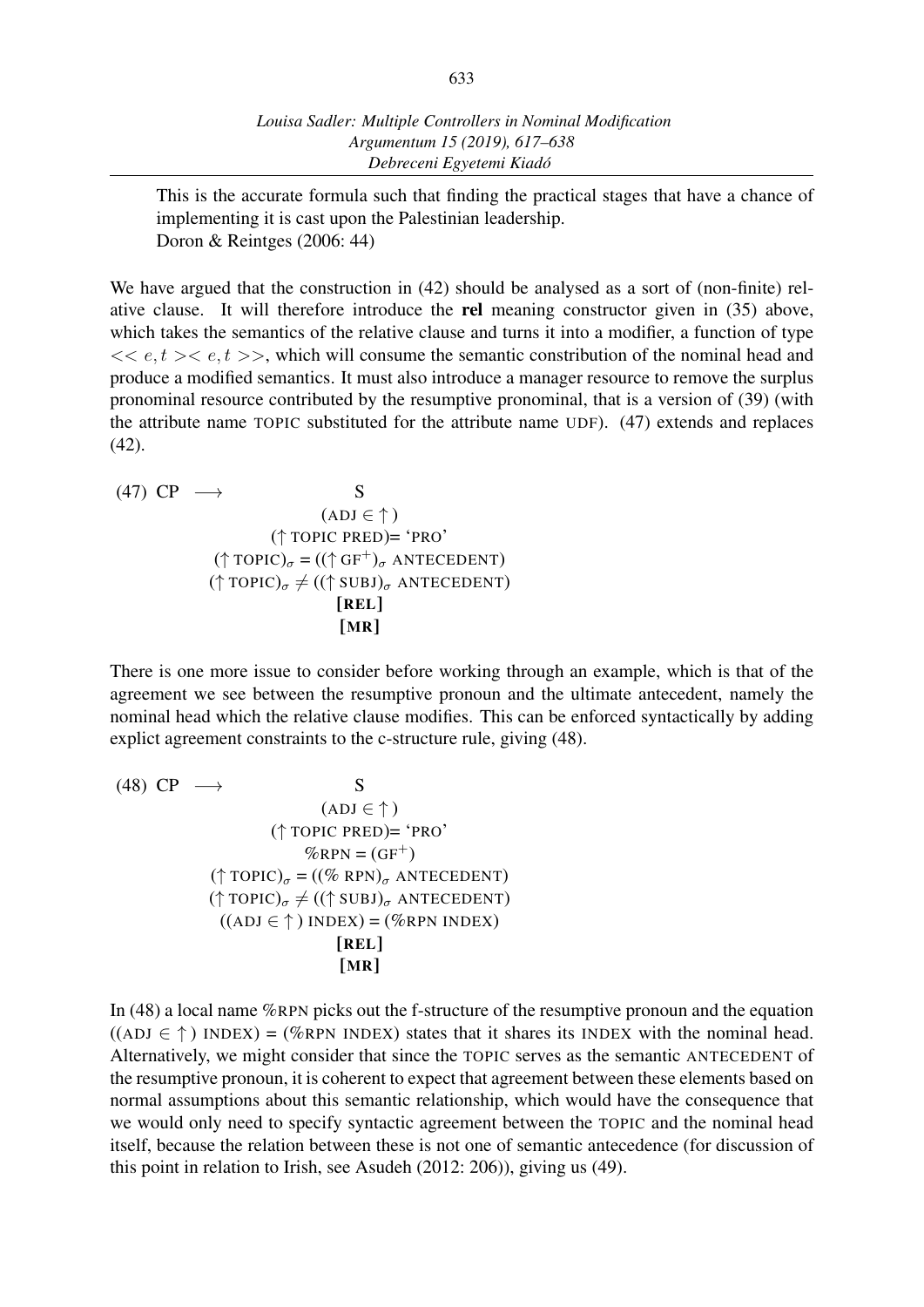*Louisa Sadler: Multiple Controllers in Nominal Modification Argumentum 15 (2019), 617–638 Debreceni Egyetemi Kiadó* (49) CP *−→* S (ADJ *∈ ↑* ) (*↑* TOPIC PRED)= 'PRO' (*<sup>↑</sup>* TOPIC)*<sup>σ</sup>* = ((*<sup>↑</sup>* GF<sup>+</sup>)*<sup>σ</sup>* ANTECEDENT) (*↑* TOPIC)*<sup>σ</sup> ̸*= ((*↑* SUBJ)*<sup>σ</sup>* ANTECEDENT) ((ADJ *∈ ↑* ) INDEX) = (*↑* TOPIC INDEX) [REL] [MR]

We leave further discussion of these options aside, and assume (49) in what follows. Note that agreement between the relativiser and the nominal head is also found in definite (tensed) verbal relative clauses in MSA, although it is by no means clear that the relativiser itself is actually a TOPIC rather than a complementiser.

### 8 A Worked Example

We conclude our discussion by working through an example, using  $(50)$  (part of  $(20)$ , in which the noun *balad-in* 'country.MSG-GEN.INDEF' is genitive beccause it is the object of the preposition *min* 'from'). The semantically linked qualifier is shown in boldface.

(50) balad-in country.MSG-GEN.INDEF know.PASS.PTCP-FSG-GEN.INDEF strength-FSG-NOM  $ma$  $r$  $\bar{u}$ f-at-in šidd-at-u èararat-i-hi ¯ heat-GEN-MSG.GEN a country famous for the strength of its heat Kremers (2003: 100)

The NP rule (combining (26) and (33) above) is (51). As a CP relative modifier, the semantically linked qualifier will follow any standard attributive AP modifiers. The (full-form) lexical entries relevant to this example are shown in (52) - (55). As a predicative adjective, *ma Truf-at-in* shows INDEX agreement with its SUBJ and has inherent CASE and DEF features (the values of which are constructionally determined). The entries in (54) and (55) are those for nouns which occur as the head of annexation structures (as in (50)), and hence the PRED values show that they select a GF argument, which has GEN case. In the case of *hararat-i-hi* 'heat-GEN-MSG.GEN' the GF is morphologically incorporated, and hence (55) introduces the PRED value of this dependent.

 $(51)$  NP  $\longrightarrow$ *′ ↑* = *↓* AP*∗ ↓ ∈* (*↑* ADJ) (*↓* AGR) = (*↑* CONCORD) CP*∗ ↓ ∈* (*↑* ADJ)  $(52)$   $ma$ <sup>2</sup> $r\bar{u}f$ - $at$ - $in$   $A$ <sub> $pred$ </sub>  $(†$  PRED) = 'KNOWN< SUBJ>' @FSG(SUBJ INDEX) @GENINDEF(AGR)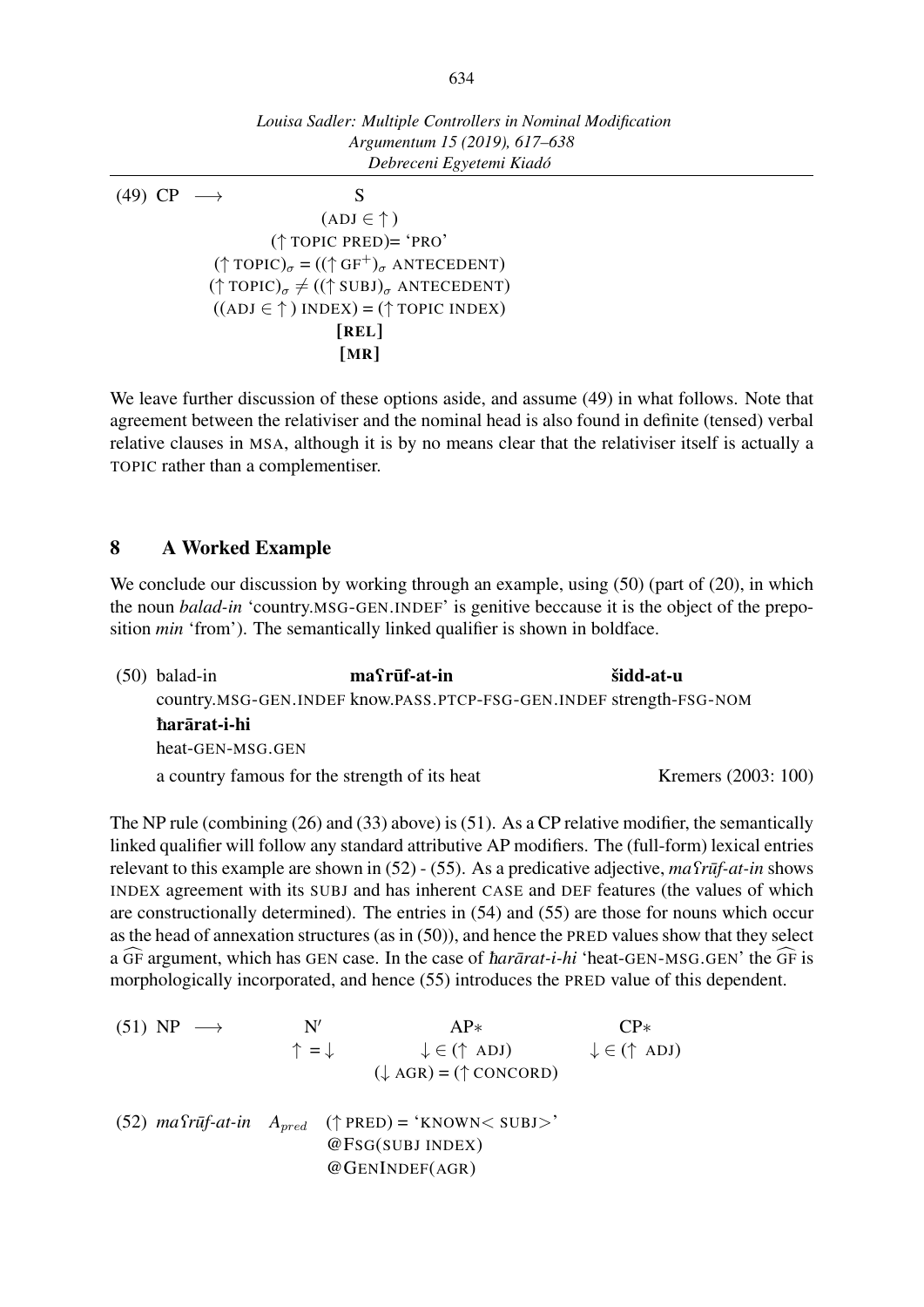|  | Argumentum 15 (2019), 617–638<br>Debreceni Egyetemi Kiadó              |  |
|--|------------------------------------------------------------------------|--|
|  | (53) <i>balad-in</i> $N$ ( $\uparrow$ PRED) = 'COUNTRY'<br>@MSG(INDEX) |  |
|  | $(\uparrow$ INDEX PERS) = 3                                            |  |
|  | @GENINDEF(CONCORD)                                                     |  |
|  | (54) <i>šidd-at-u</i> $N$ ( $\uparrow$ PRED) = 'STRENGTH <gf'></gf'>   |  |
|  | @FSG(INDEX)                                                            |  |
|  | $(\uparrow$ CONCORD CASE) = NOM                                        |  |
|  | $(\uparrow \widehat{GF}$ CONCORD CASE) = GEN                           |  |
|  | (55) <i>harārat-i-hi</i> († PRED) = 'HEAT< $\widehat{GF}$ '>           |  |
|  | @FSG(INDEX)                                                            |  |
|  | @GENDEF(CONCORD)                                                       |  |
|  | $(\uparrow \widehat{GF}$ PRED) = 'PRO'                                 |  |
|  | $(\uparrow \widehat{GF}$ INDEX PERS) = 3                               |  |
|  | $@MSG$ $(F$ INDEX)                                                     |  |
|  | @GENDEF(GF CONCORD)                                                    |  |

The c-structure associated with this example is shown in (56).



*Louisa Sadler: Multiple Controllers in Nominal Modification*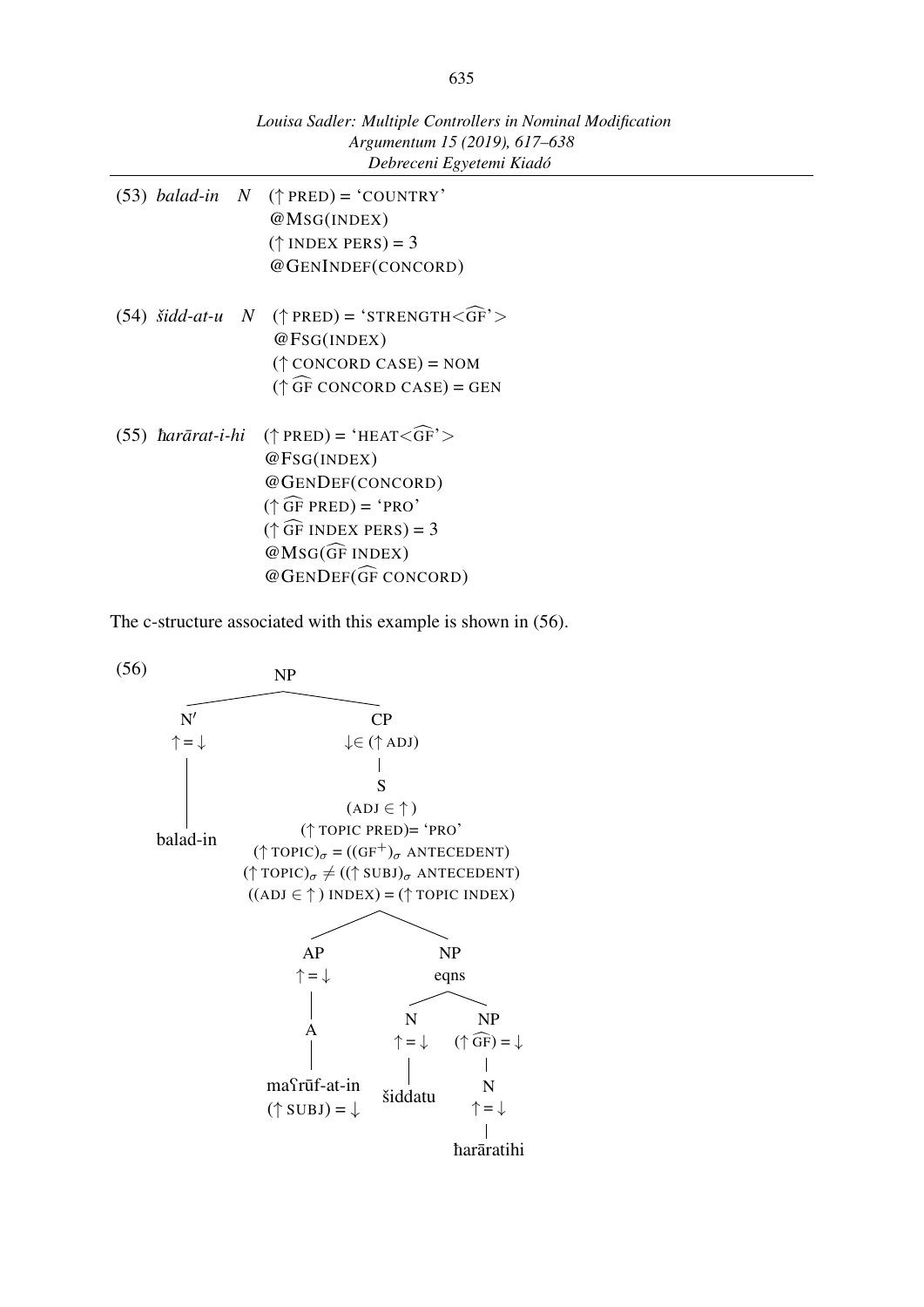The resultant f-structure is (57) (in the lexical entries above and in the f-structure we abstract away from some features for compactness).<sup>8</sup>*,*<sup>9</sup>



There is one further point to attend to. Nothing so far ensures that the AGR DEF and AGR CASE features of the head of the adjectivally headed CP (*ma* $\Omega$ <sup>*rūf-at-in*) actually match the CONCORD</sup>

<sup>&</sup>lt;sup>8</sup> Note that the dependent will not be analysed as a simple attributive AP, because this would not accommodate the SUBJ argument and hence would fail.

<sup>&</sup>lt;sup>9</sup> The f-structure headed by STRENGTH will also be marked as DEF, because the value of this feature is inherited from the dependent  $\widehat{GF}$  in an annexation structure. We omit this additional detail, discussion of which would take us too far afield.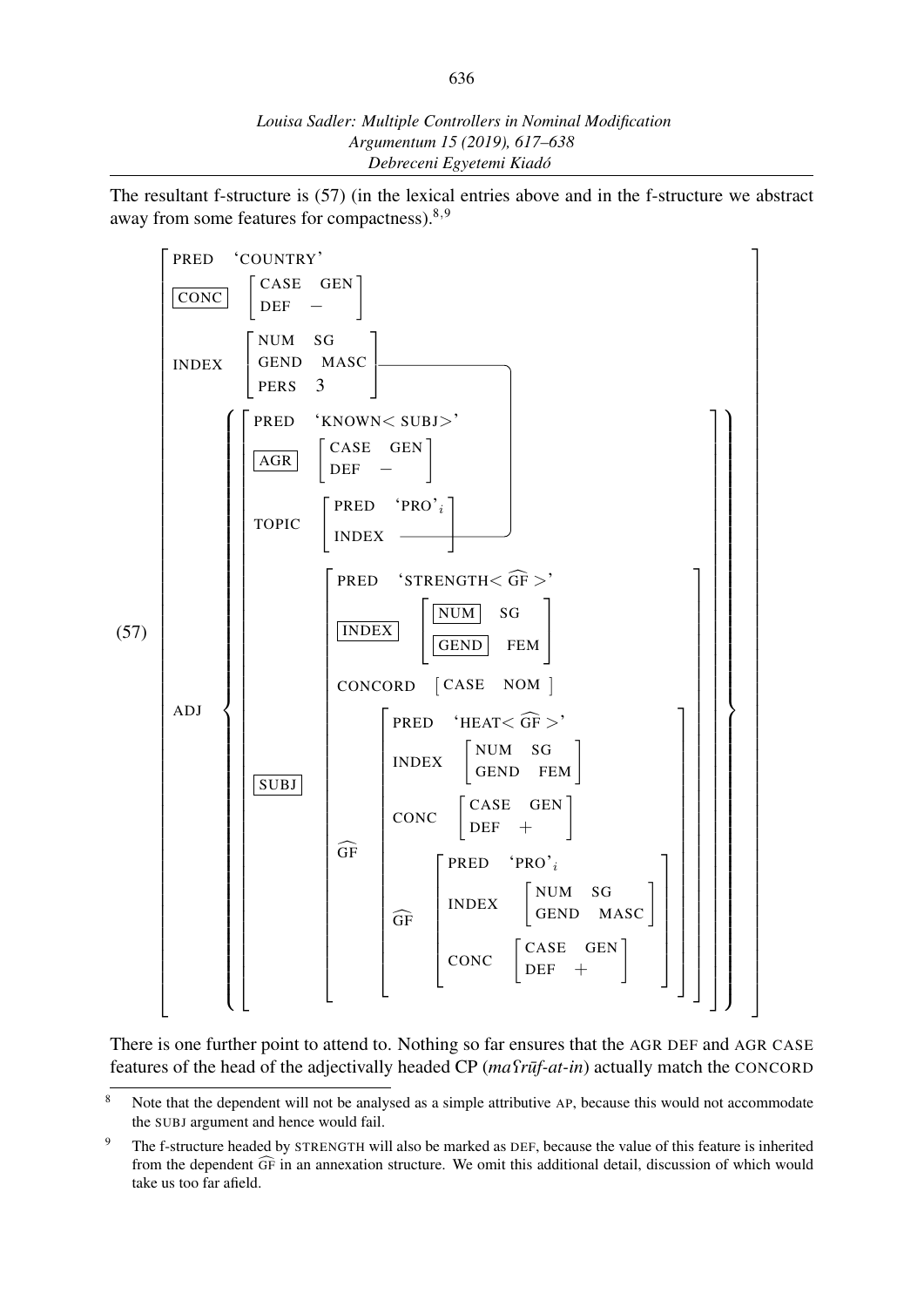DEF and CONCORD CASE features of the nominal head *balad-in*. These means that as things stand, forms differing in CASE or DEF (such as  $ma\textit{Trüf-at-an}$  (ACC.INDEF) and  $ma\textit{Trüf-at-un}$ (NOM.INDEF)) are incorrectly predicted as grammatical here. This is fixed by amending (51) to (58).

 $(58) NP \rightarrow$ *′ ↑* = *↓* AP*∗ ↓ ∈* (*↑* ADJ) (*↓* AGR) = (*↑* CONC) CP*∗ ↓ ∈* (*↑* ADJ) (*↓* AGR CASE) = (*↑* CONC CASE) (*↓* AGR DEF) = (*↑* CONC DEF)

The annotations (*↓* AGR CASE) = (*↑* CONC CASE) and (*↓* AGR DEF) = (*↑* CONC DEF) on the CP ensure that the CASE and DEF features of the CP match those of the head Noun. These features will only be realized when the head of the construction (or one of the co-heads) is able to give them morphological expression, as it is in the case of an adjectivally headed non-finite relative clause. An interesting side-effect of this agreement constraint on the CP is that it might provide some account of the agreement which is seen in finite relative clauses in MSA. An overt relativising complementiser occurs *only* in relative clauses which modify definite nominal heads, a phenomenon which might be interpreted as some form of DEF agreement. This relativising element also shows overt agreement in CASE with the definite nominal head when it is DUAL in number.

### 9 Conclusion

In this paper we have discussed an adjectival construction in MSA in which a single agreement target (the adjective) agrees with two distinct controllers. We have argued that the construction should be viewed as a sort of non-finite relative clause headed by a predicative adjective, with a resumptive dependency relating the relativised position to the head noun. The adjective shows INDEX agreement with its SUBJ, modelled in terms of co-specification. However as (the head of) a nominal modifier, it also agrees in CASE and DEF which the noun which it modifies. We propose that this agreement process is modelled in terms of (constructionally induced) feature sharing between AGR features of the adjective and CONCORD features of the noun which it modifies.

### References

- Asudeh, A. (2011): Towards a unified theory of resumption. In: Rouveret, A. (ed.): *Resumptive Pronouns at the interfaces*. Amsterdam: John Benjamins.
- Asudeh, A. (2012): *The logic of pronominal resumption*. Oxford: Oxford University Press.
- Badawi, E., Carter, M., & Gully, A. (2003): *Modern Written Arabic: A Comprehensive Grammar*. London: Routledge.
- Dalrymple, M. (2001): *Lexical Functional Grammar*. San Diego, CA.: Academic Press.
- Dalrymple, M., Lowe, J., & Mycock, L. (in press): *The Oxford Reference Guide to Lexical Functional Grammar*. Oxford: Oxford University Press.